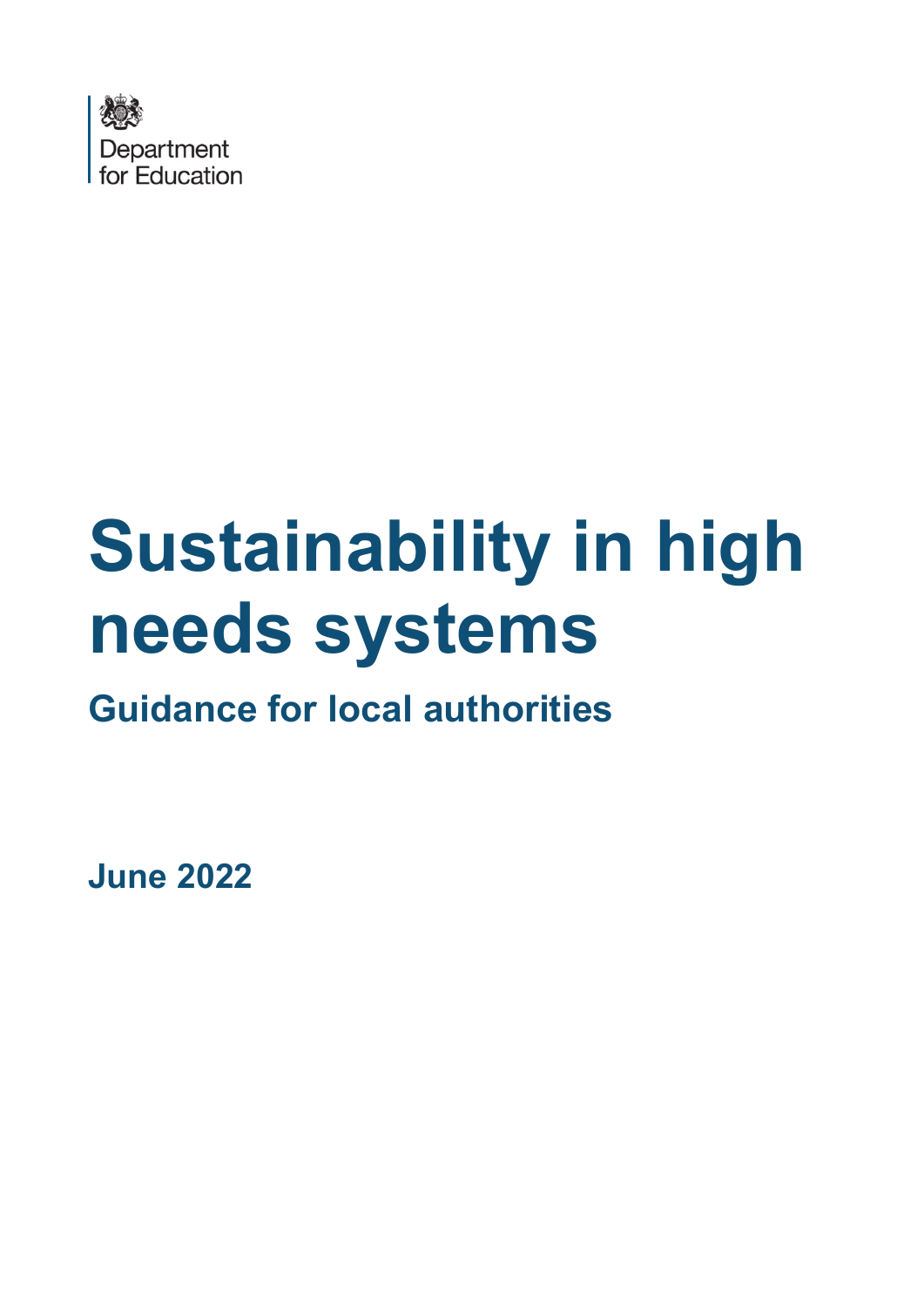# **Contents**

| Summary                                               | 3              |
|-------------------------------------------------------|----------------|
| Who is this publication for?                          | 3              |
| Introduction                                          | 3              |
| Area of Focus: Making High Needs a Corporate Priority | 7              |
| Context                                               | $\overline{7}$ |
| <b>Collaboration Between Senior Officers</b>          | $\overline{7}$ |
| Governance                                            | 8              |
| Area of Focus: Working in Partnership                 | 10             |
| Context                                               | 10             |
| Schools, Colleges and other Education Providers       | 10             |
| <b>Schools Forum</b>                                  | 11             |
| Children, Young People and Families                   | 12             |
| <b>Health and Social Care</b>                         | 15             |
| <b>Other Local Authorities</b>                        | 17             |
| Use of Internal Processes                             | 17             |
| Area of Focus: Managing the need for EHCPs            | 18             |
| Context                                               | 18             |
| Improving SEN Support in mainstream                   | 19             |
| <b>Assessment Panels</b>                              | 20             |
| <b>Annual Reviews</b>                                 | 21             |
| Area of Focus: Use of Appropriate Provision           | 23             |
| Context                                               | 23             |
| <b>Strategic Planning</b>                             | 24             |
| Forecasting                                           | 25             |
| Commissioning                                         | 26             |
| Capital investment                                    | 26             |
| Use of Capital Funding                                | 27             |
| Alternative Provision (AP)                            | 27             |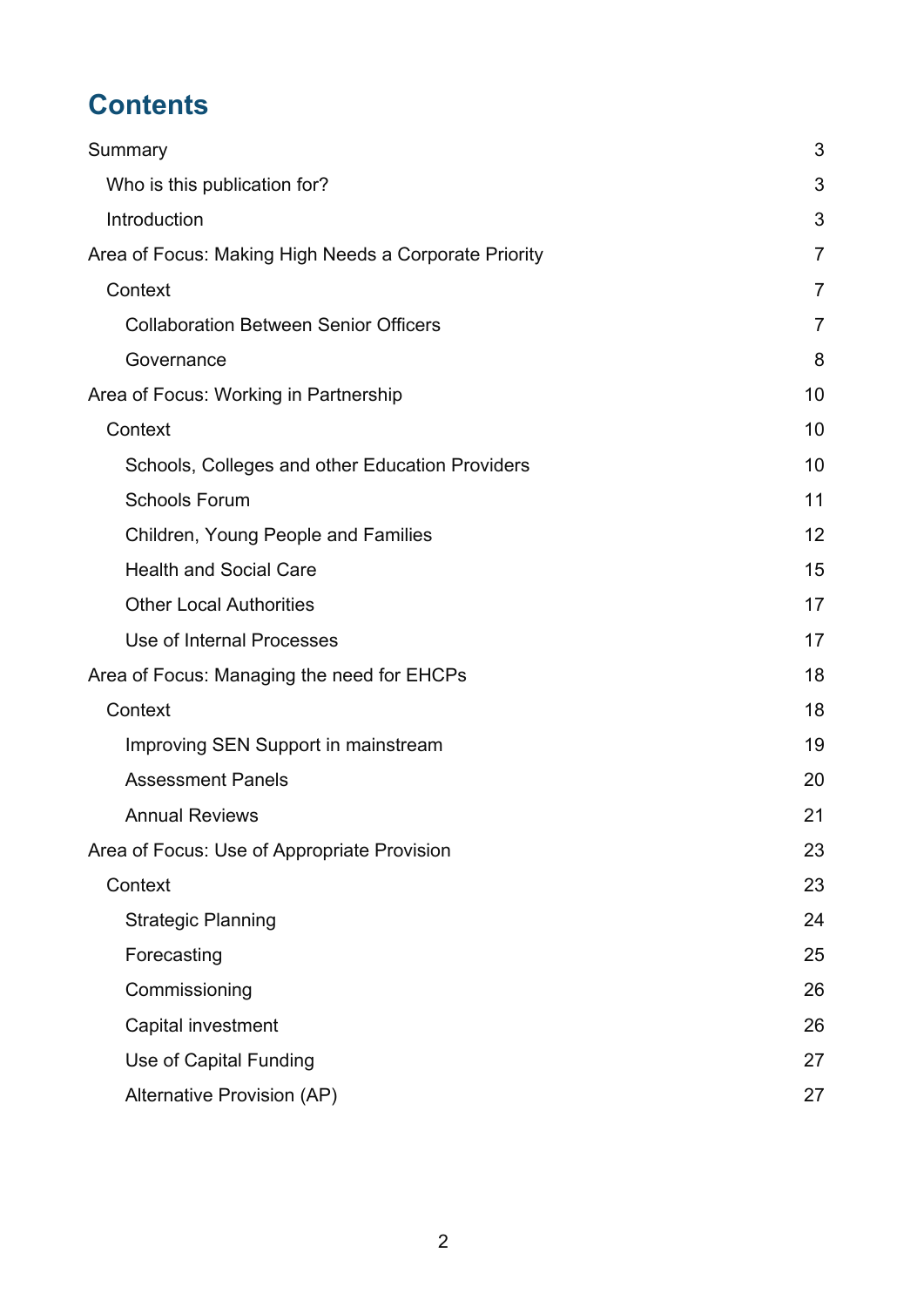# <span id="page-2-0"></span>**Summary**

This guidance is intended to support local authorities (LAs) in their high needs planning and development of Dedicated Schools Grant (DSG) management plans. It has been produced in recognition of the challenges many LAs are facing in this area, to share good practice and support professionals in developing sustainable strategies. The department strongly encourages all LAs to have plans in place to ensure the sustainable management of their high needs systems, for the benefit of the children and young people they serve. For many LAs, their DSG deficit position means the production of a management plan is a requirement (as per the DSG conditions of grant).

# <span id="page-2-1"></span>**Who is this publication for?**

This guidance is for:

- Local authority senior officials
- Local authority education staff
- Local authority finance staff
- Stakeholders within the high needs system

# <span id="page-2-2"></span>**Introduction**

The Special Educational Needs and/or Disabilities (SEND) and Alternative Provision (AP) green paper identifies three key symptoms of a system under pressure: poor outcomes for children and young people with SEND and in AP, low parental and provider confidence, and financial unsustainability. The high needs revenue budget has risen by more than 40% over three years from 2020-21: it will total £9.1 billion in 2022-23. In 2022-23 alone, every LA will receive an increase of at least 12% per head of 2-18 population compared with 2021-22, with some LAs seeing increases of up to 16% compared to the previous year. Furthermore, we are investing £2.6 billion of capital between 2022 and 2025 to support LAs to deliver new special and AP places. Despite this substantial investment, a significant proportion of LAs have accumulated DSG deficits due to high needs block overspends.

The department recognises that change is needed: the publication of the SEND and AP green paper [SEND review: right support, right place, right time](https://www.gov.uk/government/consultations/send-review-right-support-right-place-right-time) is an important step towards realising a new, more effective and sustainable high needs system, that works for children, young people and their families. This change will take time: the department is committed to the vision of a single national system, and achieving this will take thorough and careful work. We would like to thank those who have already supported the progress of the review.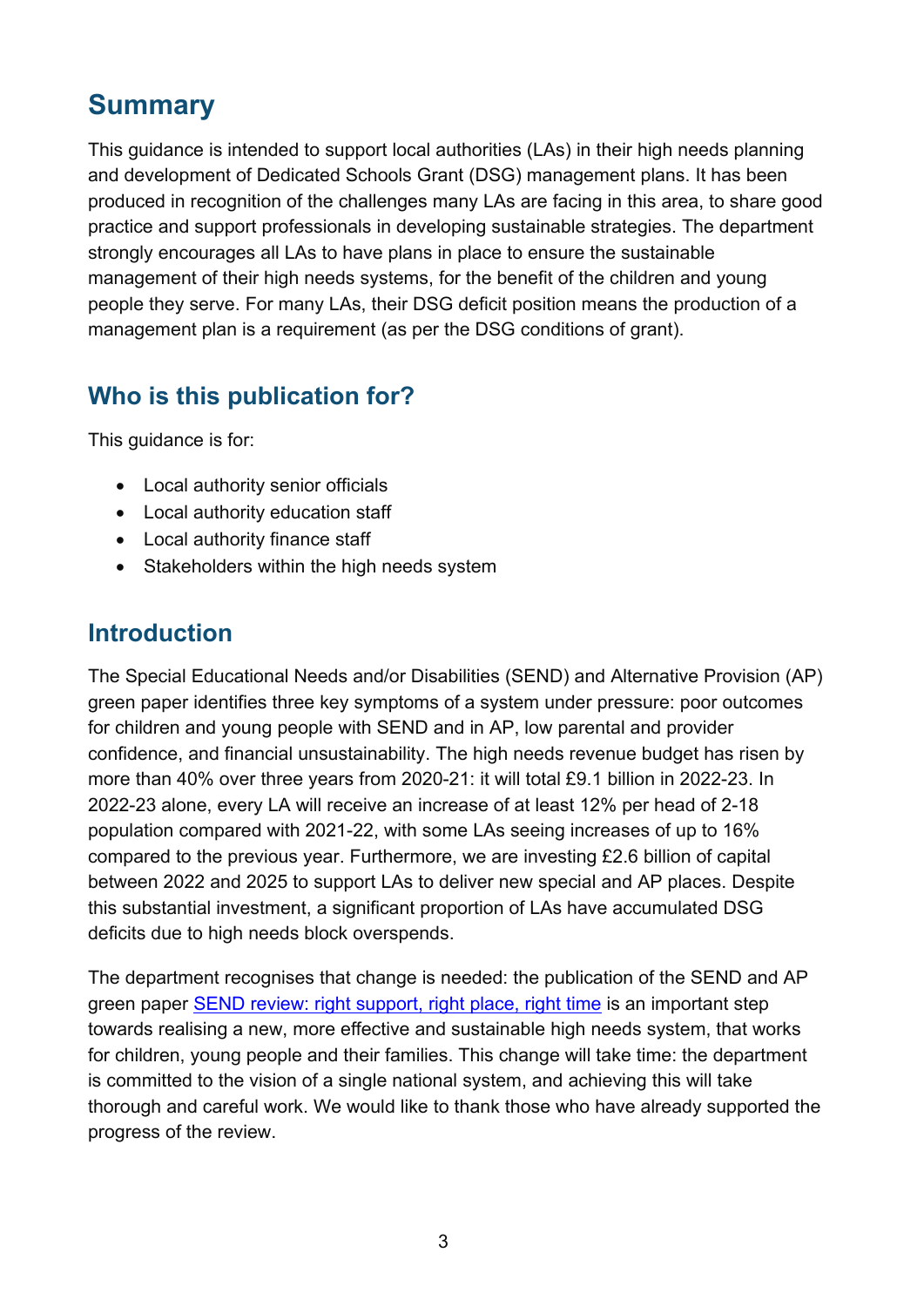In the meantime, more can and should be done to use resources more effectively for children and young people with SEND and those in AP. Levelling up opportunities for all children and young people should not wait.

The additional funding should support a stronger high needs system now – LAs have an opportunity and a duty to ensure funding is spent in the most effective, sustainable way to support children and young people. Revenue funding will continue to grow in 2023-24 and 2024-25, but on a scale smaller than the increases over the last 3 years. This is why LAs will be asked in working with the department to use an assumption of a 5% increase on their total high needs block allocation between 2022-23 and 2023-24, and 3% year on year beyond that, until allocations are confirmed.

This guidance is informed and supported by research [High needs budgets: effective](https://www.gov.uk/government/publications/high-needs-budgets-effective-management-in-local-authorities)  [management in local authorities](https://www.gov.uk/government/publications/high-needs-budgets-effective-management-in-local-authorities) conducted into sustainable high needs systems, looking into the ways in which LAs that do not have DSG deficits have delivered support. We would like to thank the LAs that took part in this work, sharing insights to support their fellow LAs in this endeavour. Following the analysis of the LAs involved, the research report puts forward **10 recommendations** for LAs to consider when re-focusing the sustainability of their high needs systems, which this guidance has directly drawn from:

- 1. LAs should invest properly in SEND leadership
- 2. LAs should review their joint commissioning arrangements
- 3. LAs should ensure joint accountability for those with SEND and finance responsibilities
- 4. LAs should review their capacity for SEND support
- 5. LAs should review their current staffing levels and structures for SEND casework
- 6. LAs should review and further develop their approaches to partnership with key stakeholders
- 7. When creating new specialist provision, LAs should be clear about the expected range and levels of need that this will cater for.
- 8. Investment should be targeted at strengthening inclusion in mainstream provision
- 9. LAs should set out more clearly their expected pathways for young people
- 10.LAs should learn from positive examples of innovative approaches to mainstream funding

We know, therefore, that more can be done locally to direct funding more appropriately, in line with the aims of the high needs national funding formula, and secure effective and long-lasting support for children and young people. The department has been working with LAs that have accrued deficits on their DSG funding, including through the ongoing Safety Valve intervention programme. Our work has shown that solutions can be found and implemented which assist the sustainable delivery of support to children and young people. In particular, a number of LAs have refocused their resources and provision to make mainstream schools more inclusive, ensuring needs are met early and appropriately and using available local provision effectively. Many of the LAs facing the greatest difficulty in managing their high needs funding have developed and begun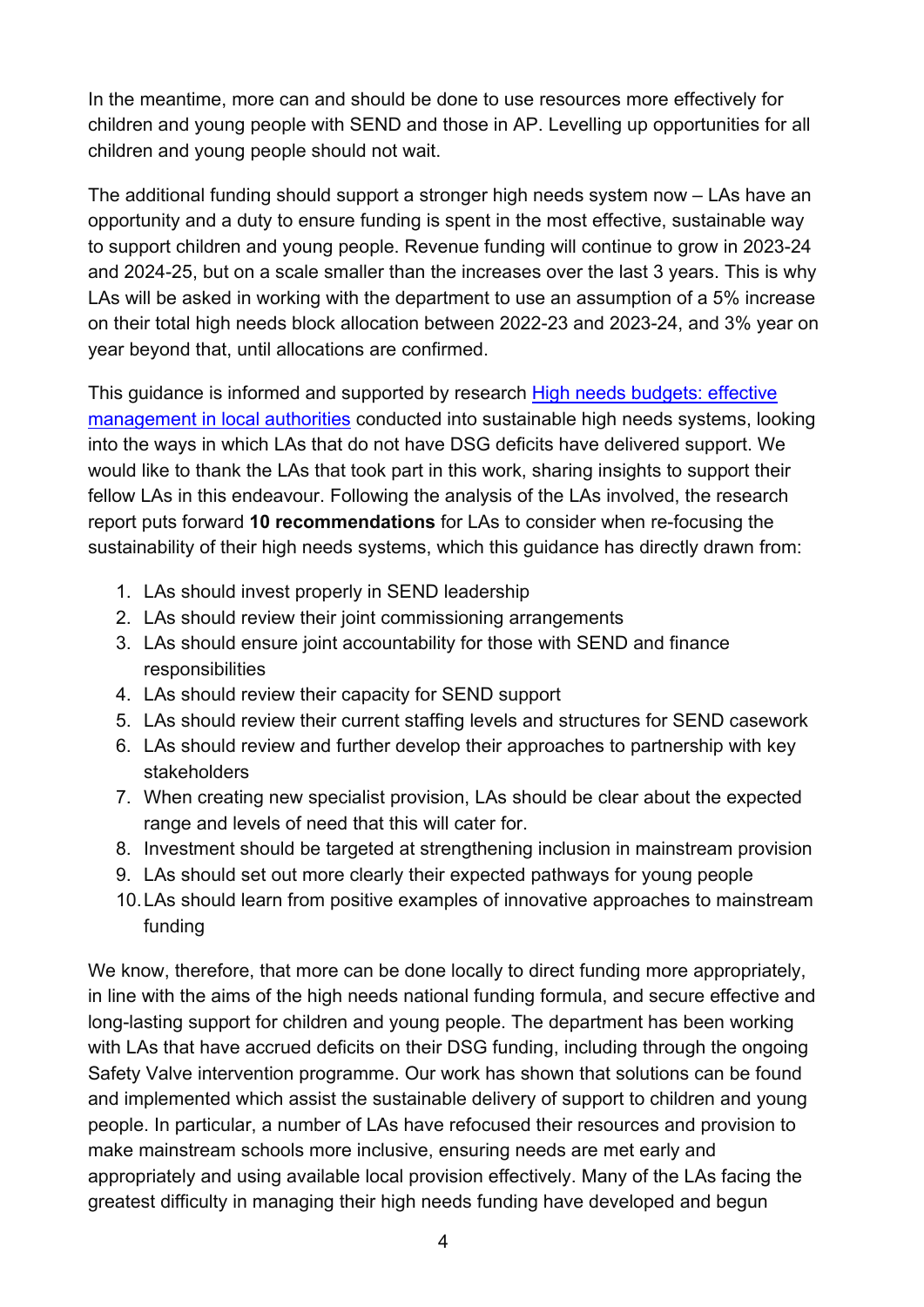delivering plans that will see them reach an in-year balance on their DSG within a few years. You can read more about the actions specific LAs will take here [https://www.gov.uk/government/publications/dedicated-schools-grant-very-high-deficit](https://www.gov.uk/government/publications/dedicated-schools-grant-very-high-deficit-intervention)[intervention,](https://www.gov.uk/government/publications/dedicated-schools-grant-very-high-deficit-intervention) in their published Safety Valve agreements.

This is not a cost cutting exercise – it is about improving the performance of local high needs systems and ensuring this is achieved in a sustainable way. Meeting children and young people's needs early and appropriately is a fundamental principle for achieving this. Simply spending more money on high needs does not bring about improved outcomes for children and young people: spending money effectively to meet needs early does. Equally, cuts to spending which mean children and young people's needs cannot be met risk LAs failing to deliver their statutory duties.

As the SEND and AP green paper sets out, one of the most important drivers of pressure on the system is the growing number of children and young people whose needs are being met through statutory Education, Health and Care Plans (EHCPs) and top-up funding. The right to an EHCP is an important one, and they play a key role in ensuring complex needs are met appropriate and comprehensively. However, it is clear that in some LAs many children and young people now have EHCPs and receive top-up funding when their needs could be met equally well through a well-supported and inclusive mainstream.

Safety Valve agreements are only possible when LA leaders responsible for education and finance functions work together to give the high needs system the priority and focus it requires. We expect LAs' Chief Executives, Section 151 officers and Directors of Children's Services to work together on the development of DSG management plans in the safety valve programme. The department publishes a DSG management plan template for LAs to use, which can be found here: [Dedicated schools grant \(DSG\) deficit](https://www.gov.uk/government/publications/dedicated-schools-grant-dsg-deficit-management-plan?msclkid=c33dbca0d13f11ecab8c5eba6cfe5205)  [management plan,](https://www.gov.uk/government/publications/dedicated-schools-grant-dsg-deficit-management-plan?msclkid=c33dbca0d13f11ecab8c5eba6cfe5205) and operational guidance on use of the high needs block, published here: [High needs funding: 2022 to 2023 operational guidance.](https://www.gov.uk/government/publications/high-needs-funding-arrangements-2022-to-2023) Plans must have the support and engagement of local leaders, schools, parent and carer forums and other key stakeholders.

Leaders in other LAs are encouraged to follow this example, working with parents, schools and their health and care partners to keep the local offer of SEND services and provision under review for the benefit of children and young people, and to secure the financial sustainability of the system. Many already do, successfully providing for children and young people within their allocated funding.

LAs will be aware that the Department for Levelling Up, Housing and Communities (DLUHC) has made regulations which ring-fence DSG deficits from councils' wider financial position in their statutory accounts. As it stands, this ring-fence is due to end after the accounts for the 2022-23 financial year, at which point LAs will need to demonstrate their ability to cover DSG deficits from their future available reserves. It is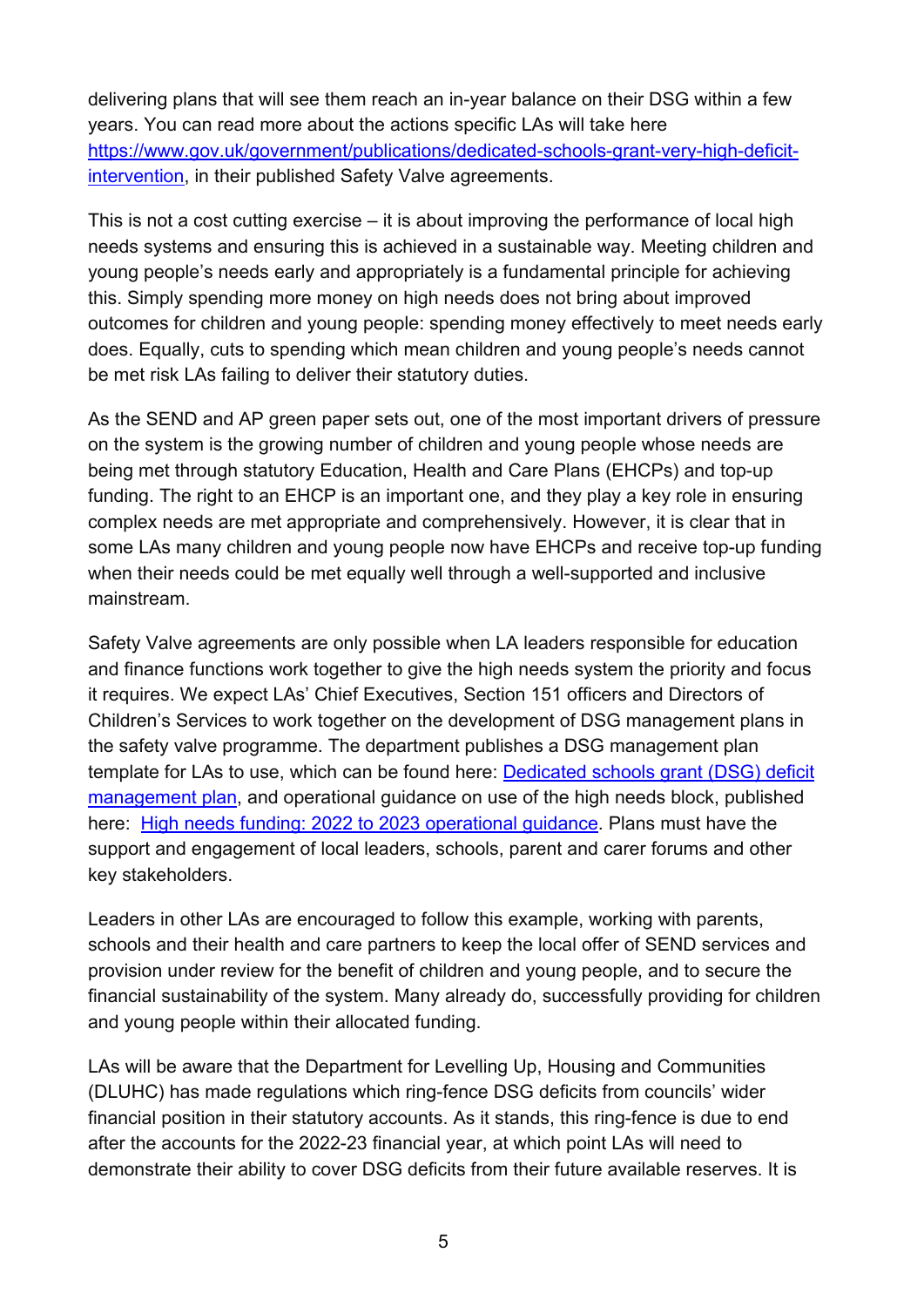therefore crucial that LAs take the opportunity afforded by the significant funding increases and sharing of learning, to move to a more sustainable position now.

This guidance brings together the learning and effective practice from the department's intervention and support work for LAs reviewing their high needs systems. We strongly encourage all LAs to use the elements of this guidance most appropriate for their local area, as they develop their DSG management plans.

# **How to use this guidance**

As above, this guidance is designed to help LAs as they review their SEND and AP provision, consider their strategic approach to high needs funding, and develop their DSG management plans. The department is now running three programmes offering direct support in respect of the effectiveness and sustainability of LAs' high needs systems, which together will work with all LAs: the Safety Valve programme, the Delivering Better Value in SEND (DBV) programme, and the Education and Skills Funding Agency (ESFA) support programme. The aim of all three programmes is to secure sustainable management of LAs' high needs systems. This guidance should be seen as a supportive tool for all LAs as they engage with the department and key stakeholders to develop their plans.

Many LAs will already be working well in some or all of the areas highlighted in this guidance. However, we encourage all LAs to consider the guidance in full, use it to test and challenge their plans, and apply the advice in the most suitable way to their local context. The high needs system is complex, with many interdependencies, and LAs should consider the entire system when making decisions. The approaches set out in this guidance reflect the longer-term direction of the SEND and AP green paper. The advice and focus of this publication will support LAs to adopt practices which support children and young people effectively and sustainably now, but which can be continued as part of longer-term reforms.

This guidance should also be read in conjunction with the research report High needs [budgets: effective management in local authorities.](https://www.gov.uk/government/publications/high-needs-budgets-effective-management-in-local-authorities) This report provides useful insight into well functioning high needs systems, with case studies to help all LAs. This guidance refers to the research report throughout, and we encourage LAs to read both documents in full.

We know that many LAs and their stakeholders are already developing their high needs systems in the direction of the vision outlined in this document and the SEND and AP green paper, at varying stages. This guidance is intended to assist them in moving forward with that process.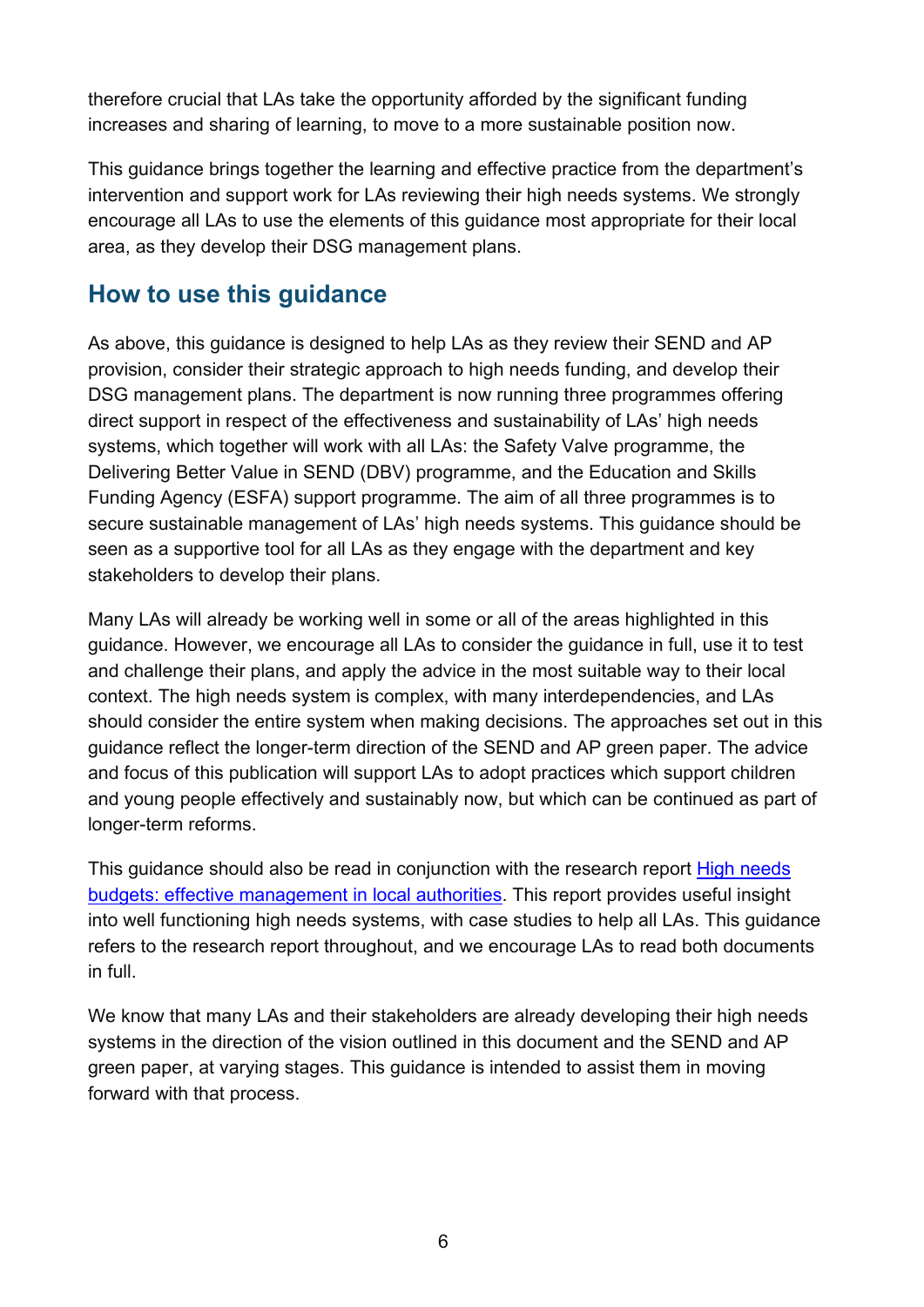# <span id="page-6-0"></span>**Area of Focus: Making High Needs a Corporate Priority**

# <span id="page-6-1"></span>**Context**

The SEND and AP green paper sets an ambitious agenda for high needs reform. We recognise that the current system is complex and can be difficult to influence, but we know that leaders in LAs can, and do, make a significant impact when high needs is prioritised. The accompanying research report says of North Lincolnshire LA that **with stable and committed leadership**, it has established a strong sense of collective responsibility for meeting the needs of *all* children and young people who live in the area. We encourage all Chief Executives, Directors of Children's Services and Chief Finance Officers to follow this lead and prioritise outcomes for children and young people with SEND.

DSG deficits are currently ringfenced from LAs' wider finances, but this ringfence is due to end. The reforms proposed through the SEND and AP green paper will not in themselves solve LAs' accumulated DSG deficits, and the changes will take time. LAs have a responsibility not only to children and young people with high needs, but to all of their residents, to ensure that a lack of sustainability in high needs does not jeopardise their financial viability in the immediate future. Support is on offer to LAs through the Safety Valve and Delivering Better Value programmes: both these programmes require commitment from senior leaders.

This section relates to recommendations **1 and 3** of the research report [High needs](https://www.gov.uk/government/publications/high-needs-budgets-effective-management-in-local-authorities)  [budgets: effective management in local authorities.](https://www.gov.uk/government/publications/high-needs-budgets-effective-management-in-local-authorities)

Most of the case study LAs highlighted in the research report had a clear strategic direction for SEND which was closely linked to finance. Strong links had been established between SEND and finance functions, with officers meeting regularly to monitor expenditure against different areas of provision and services. There were joint reports to Schools Forum and joint attendance at high needs working group meetings. There was solid understanding of each other's issues, with finance recognising the need to support strategic developments with the necessary investment and SEND officers having a greater awareness of financial limitations and the need for a sustainable approach.

#### <span id="page-6-2"></span>**Collaboration Between Senior Officers**

Through the safety valve programme, we have seen that LAs are most successful in producing and delivering plans to make their high needs systems sustainable and effective where strong **prioritisation and collaboration** across the LA leadership is demonstrated. We expect the Chief Executives of LAs to be fully engaged with the DSG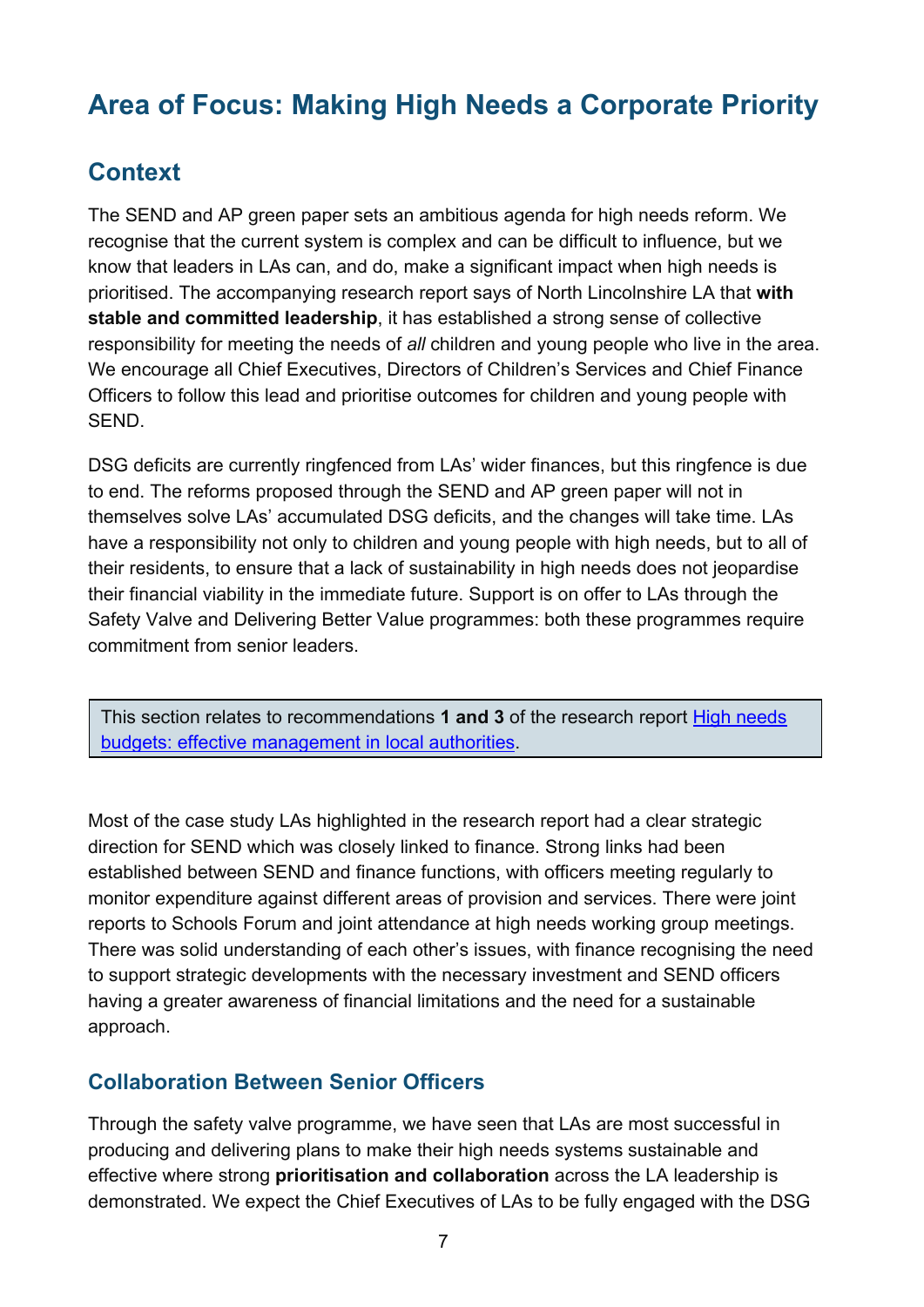management plan and overall high needs agenda. Effective support for children and young people with high needs often relies heavily on join-up across professions: LAs should seek to achieve this across their education, finance and capital functions.

The most effective LAs have a clear strategic direction which jointly covers SEND provision and high needs funding. The research report [High needs budgets: effective](https://www.gov.uk/government/publications/high-needs-budgets-effective-management-in-local-authorities)  [management in local authorities](https://www.gov.uk/government/publications/high-needs-budgets-effective-management-in-local-authorities) gives a particular example of **Telford and Wrekin** working collectively across finance and SEND functions to identify solutions and approaches to keep high needs spend within budget. This has enabled them to develop a system for funding many pupils with high needs in mainstream schools without requiring Education Health and Care Plans (EHCPs).

While system reform can be challenging, change in the high needs system can be achieved through genuine collaboration between LA services, schools and colleges, parents and young people. Crucially, transformation programmes should be undertaken not as cost cutting exercises, or even as service improvement, but should be designed to work together to deliver effective support for children and young people on a lasting basis.

The third recommendation in the research project encourages LA officers with SEND and finance responsibilities to have joint accountability for effective management of high needs budgets, with high priority given to effective communication and mutual support, building on the positive practices identified in the research report. A reasonable amount of SEND support service capacity is needed to help provide effective support and challenge to schools and settings. This may be centrally managed or commissioned from special schools and involve a more significant contribution from Educational Psychology services. However, there need to be clear expectations of impact.

#### <span id="page-7-0"></span>**Governance**

Our research shows that the most effective LAs involved in the study had strong governance structures that were clearly linked to operational delivery. Governance structures should embody the following key principles:

- 1. The DSG management plan should be a core pillar of the LA's strategy for children's services and levelling up opportunities;
- 2. Key decision makers, including elected members, should be well sighted on high needs issues and understand the importance of getting high needs right;
- 3. Structures and forums should be clearly linked to operational delivery, with the processes clearly in place for decisions to affect change;
- 4. When key decisions are taken, those impacted should be consulted and included. This must include parents, carers, children, and young people.
- 5. Interdependencies with other areas of an LA's work should be clearly recognised.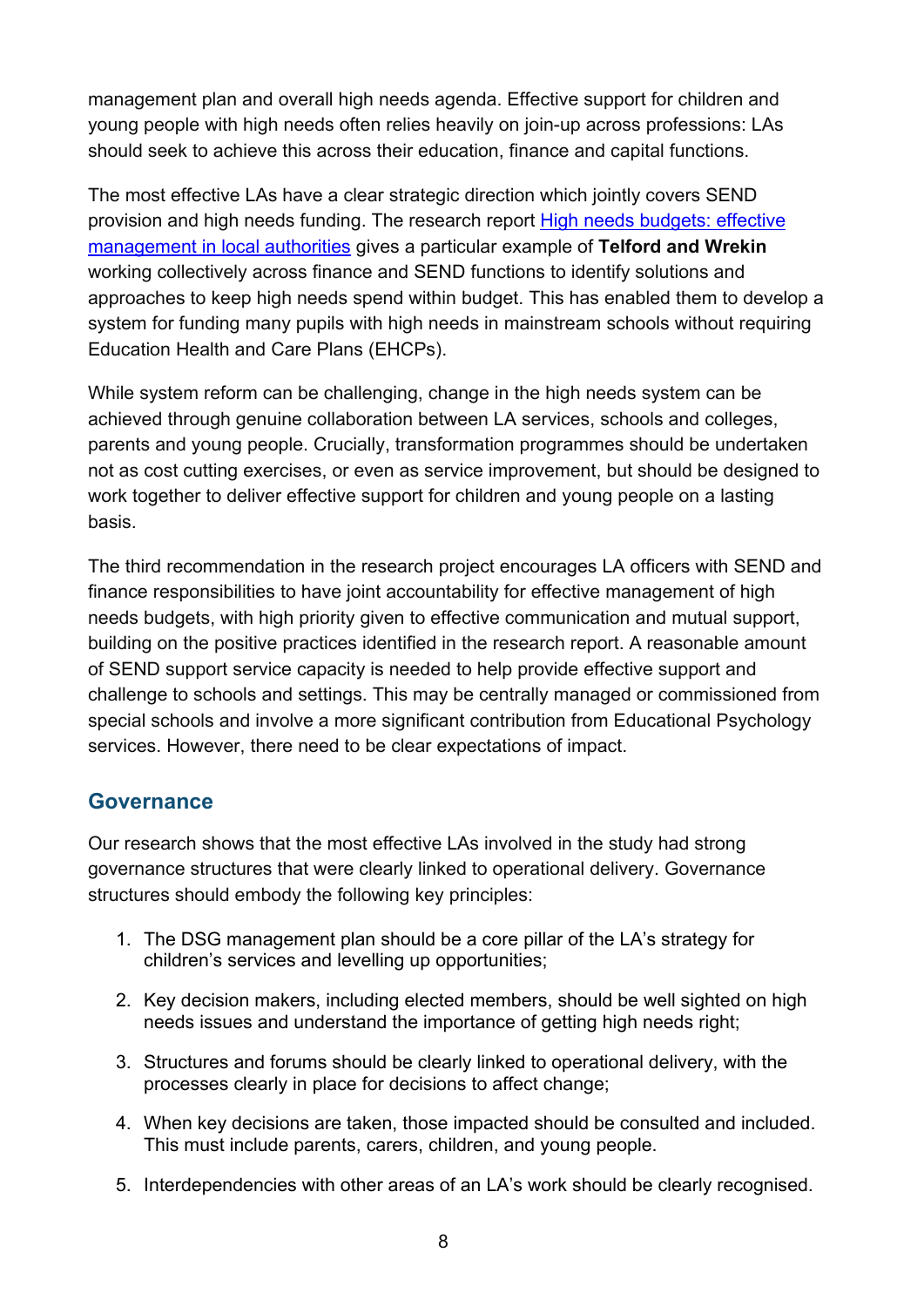#### **Key SEND and AP green paper link**

Chapter 5 sets out proposals to align incentives and accountabilities that will drive this culture change and ensure effective local delivery against the national standards, including:

- Delivering clarity in roles and responsibilities
- Legislation for enabling local multi-agency partnerships and new backstop powers to direct admissions in schools
- Equip the DfE regions group to support and challenge LAs and MATs
- Provide statutory guidance to ICBs
- Introduce new inclusion dashboards for 0-25 provision
- Introduce a new national framework of banding and price tariffs for funding
- Work with Ofsted/Care Quality Commission (CQC) on their plan to deliver an updated Local Area SEND Inspection Framework

Chapter 4 also sets out the reformed and integrated role for AP: AP should be an integral part of local high needs planning.

#### **Key Points for LA Senior Officers engaging elected members**

LA leaders may wish to use the following in support of their conversations with elected members to ensure the prioritisation of the high needs system.

- 1. Getting delivery of the high needs system right is a key part of the levelling up agenda. The SEND and AP green paper proposals will bring significant change that LAs need to be ready for.
- 2. Managing the high needs system sustainably goes hand in hand with working in the best interests of children and young people: meeting needs earlier, creating more inclusive cultures, and ensuring support on a lasting and sustainable basis.
- 3. The key to ensuring sustainable management of the high needs system is clear prioritisation and leadership. More can and should be done in the immediate future, and this work will reinforce readiness for the SEND and AP green paper proposals.
- 4. The ringfence which separates DSG deficits from councils' wider financial positions is due to end after the accounts for 2022-23. Whilst DfE is running programmes to help LAs manage their deficits, the responsibility to manage the budget well, and ultimately for the deficits themselves, remains with LAs.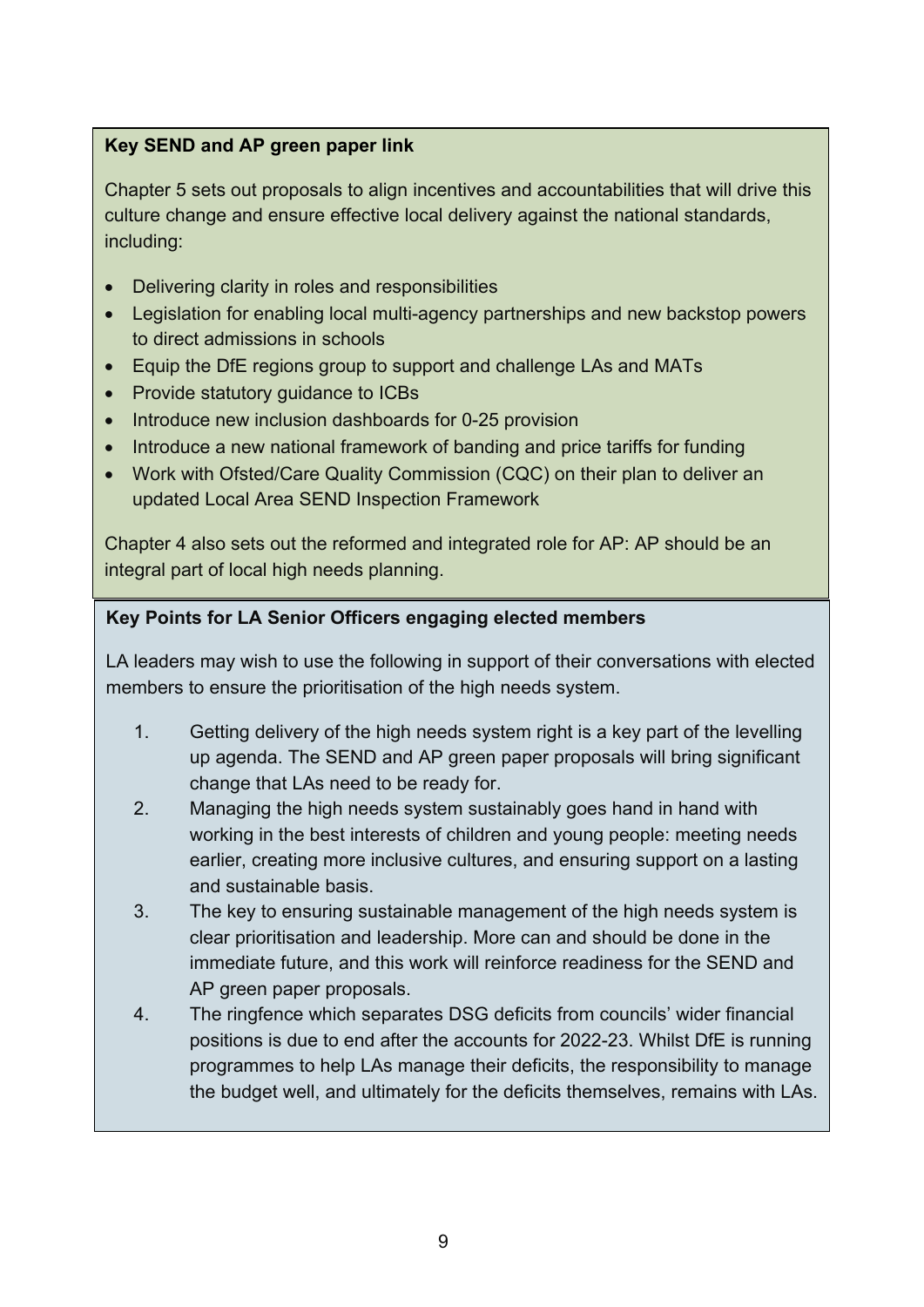# <span id="page-9-0"></span>**Area of Focus: Working in Partnership**

Effective high needs systems are underpinned by strong and well-established SEND partnerships that integrate the work of education, health and care partners. Although LAs are ultimately responsible for high needs funding, all partners have a responsibility to children and young people. The Children and Families Act 2014 requires LAs to work in partnership to keep the local offer of SEND services and provision under review. LAs must involve parents and young people. In addition, there are reciprocal duties to cooperate on both LAs and any education providers in the area or which the LA expects to offer provision for children and young people living in the LA. These statutory duties and **common purpose** should be used as a foundation on which to build tangible plans for managing the high needs system sustainably.

A core ambition of the SEND and AP green paper is promoting inclusion in mainstream schools. This agenda can be most effectively delivered when it is built on common understanding of needs and provision, with effective joint working, mutual trust and accountability between LAs and schools as well as with wider system partners. LAs have a key responsibility to foster this collaboration.

# <span id="page-9-1"></span>**Context**

LAs, schools and other education providers have important responsibilities for children and young people with SEN and disabilities, set by the Children and Families Act 2014, and for those who need AP. We believe that these responsibilities are discharged most effectively when there is a **strong partnership between the LA, education providers and health partners** and a **shared understanding** of how different types of need are best met, with a **strong focus on early intervention, meeting needs in mainstream where possible**. The Children and Families Act 2014 requires local authorities to keep the provision for children and young people with SEN and disabilities under review (including its sufficiency), working with parents, young people, education providers and health and social care partners. This must be reflected in the published local offer of SEN provision and services.

When proposing significant changes to special educational provision, AP and/or high needs funding arrangements, LAs should engage with all of those providing education for children and young people from their area. This includes providers which may not be located in the area itself, such as specialist provision and further education institutions.

This section relates to recommendations **2 and 6** of the research report [High needs](https://www.gov.uk/government/publications/high-needs-budgets-effective-management-in-local-authorities)  [budgets: effective management in local authorities.](https://www.gov.uk/government/publications/high-needs-budgets-effective-management-in-local-authorities)

#### <span id="page-9-2"></span>**Schools, Colleges and other Education Providers**

In the research project, the case study LAs showed a strong culture of partnership with schools and parents. This develops over a period of time, supported by continuity of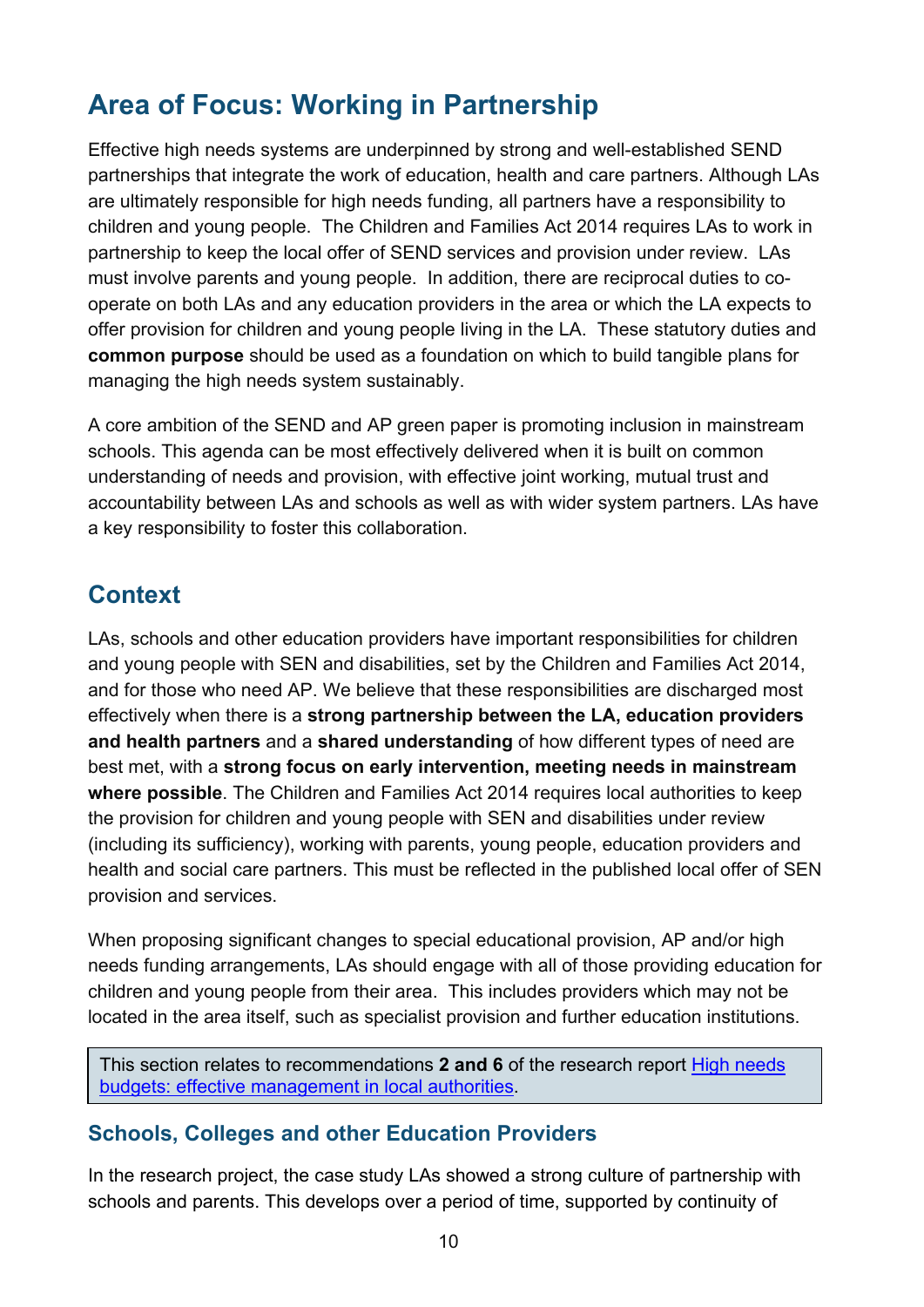leadership, effective engagement and development of trust. It is characterised by a strong sense of **collective responsibility**, not just across the LA and related services, but also with schools of all kinds.

A number of the LAs included in the research project had developed new approaches to supporting and funding pupils with high needs in mainstream schools which involved working with head teachers and SENCos more actively. For example, they had set up officer/head teacher working groups to look at particular issues. In some cases, these were initiated as part of the broader education strategy or were linked to governance structures. In others, the groups were initiated by Schools Forum to address particular developments or issues. There is a particular example highlighted in **Camden** regarding proactive planning and collaboration with school heads to address emerging high needs issues. We encourage other LAs to follow similar practice, and work closely with all schools in their area.

#### <span id="page-10-0"></span>**Schools Forum**

The schools forum play a key role in supporting local culture and partnerships, but they are more than just consultative bodies. They also have an important role to play in approving certain proposals from their LA and are therefore involved in the decisionmaking process surrounding the use of public money at local level. When making decisions on the delegation of funds to schools, and on the spending of funding held centrally, a good working relationship with the schools forum is important, particularly when making decisions on block movements<sup>[1](#page-10-1)</sup>. There have been circumstances where the schools forum have lacked confidence in their local senior leadership team and rejected proposals as a result. The level of expertise evident in the schools forum is a valuable resource to be harnessed by LA senior leadership teams. To ensure impartiality, it is crucial that the schools forum includes representation from the various types of education providers in the area. This will simultaneously increase the awareness of ongoing issues locally.

The research project found that more regular reporting to the schools forum and the use of High Needs Working Groups had enabled greater transparency and stakeholders were more aware of emerging trends. Given their recent experience of high needs deficits, finance officers were avoiding the temptation to be over-optimistic in their projections and were more likely to provide 'worst case' as well as 'best case' scenarios. This helped ensure an earlier impetus for change.

<span id="page-10-1"></span><sup>1</sup> Block movements refer to a transfer of funds from one block in a LAs' DSG, to another block. In most cases funds are transferred from the schools block to the high needs block.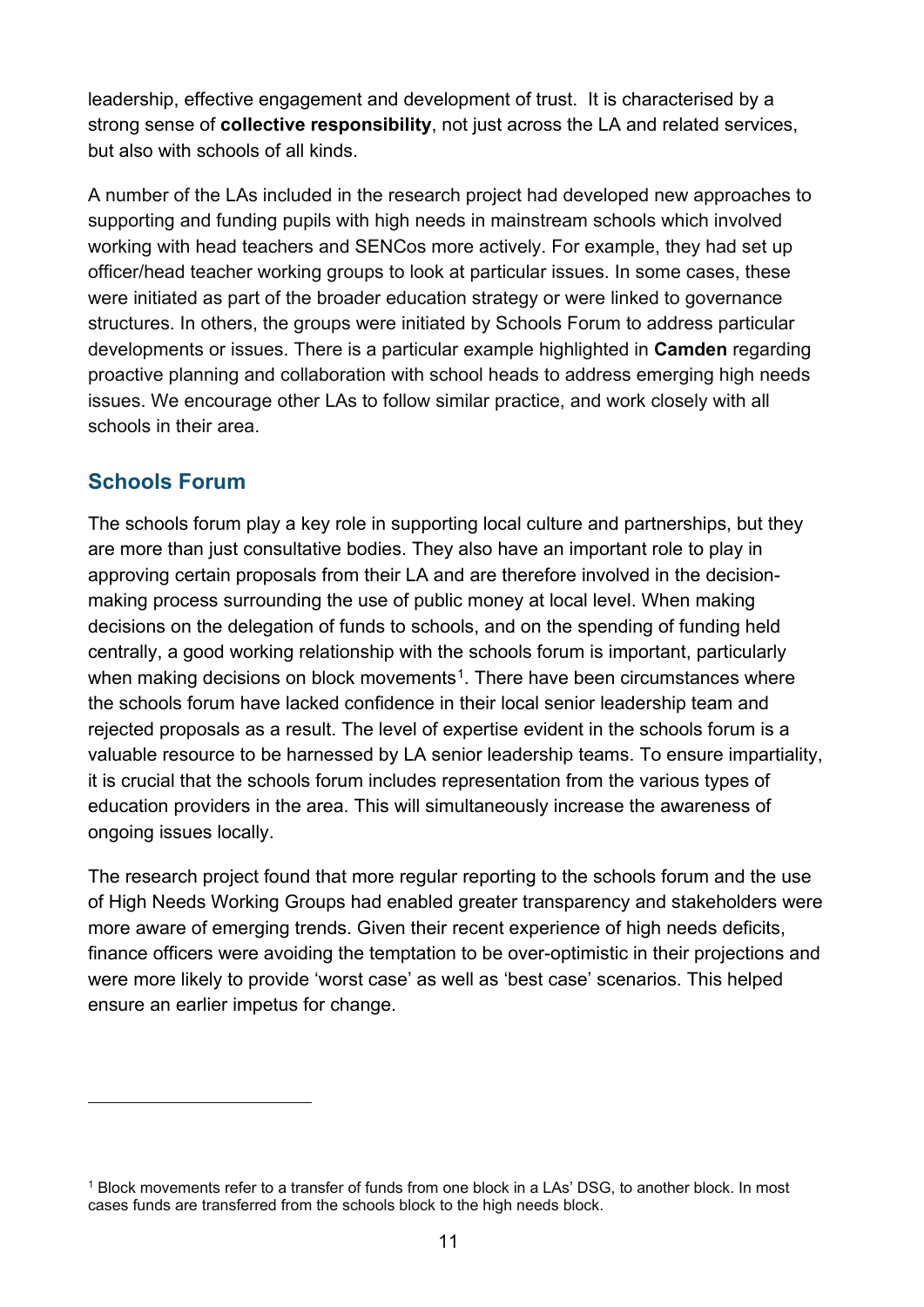LAs will have a significant influence on how the relationship with their schools forum functions: including the support they provide; the resources they devote; and the weight they give to the views of the schools forum.

[The Schools Forum Operational and Good Practice guide](https://www.gov.uk/government/publications/schools-forums-operational-and-good-practice-guide-2015) is a useful resource for LAs to refer to when assessing the effectiveness of their relationship with the schools forum. Section 2 of this guide sets out a list of criteria that can be used to characterise a good working relationship between the two bodies, including **sharing a similar vision, support, transparency, awareness, and challenge**.

## <span id="page-11-0"></span>**Children, Young People and Families**

#### **Key Points for LA Leaders engaging all education providers**

LA leaders may wish to use the following in support of their conversations with all schools and education providers to encourage co-ownership of a sustainable DSG management plan.

- 1. LAs and all schools share in their **collective responsibility** to provide the most effective support to children and young people, prioritising resource appropriately. Inclusive cultures benefit all children, not just those with SEND.
- 2. Equipping mainstream schools to **meet as wide a range of needs as possible** from their core provision enables the available funding to be spent more effectively to support schools. The schools should be involved in identifying effective investment, such as additional training for staff.
- 3. AP places and the expertise of the AP sector should be used **strategically** across the school system. As set out in the SEND and AP green paper, the very best AP provide outreach services to mainstream schools that support pupils as soon as problems occur, preventing issues becoming entrenched and reducing the need for expensive placements because support was not provided early enough.
- 4. Special school places should be used **strategically.** Children and young people should only be placed in special schools where the special educational provision identified in their EHCP cannot be made in a mainstream school. This will enable children and young people to have their needs met locally, which evidence suggests promotes better outcomes (see research report), and in more cost effective provision.
- 5. The proposals in the SEND and AP green paper intend to create a **more inclusive education system** with excellent local mainstream provision which will improve the experience and outcomes for children and young people with SEND and those who need AP. Working together now will ensure a greater body of learning and experience to draw upon as change is implemented, for the benefit of children and young people.

LAs must involve children and young people with SEND, and their parents, in reviewing changes to SEND provision or funding in their local area. Parental engagement is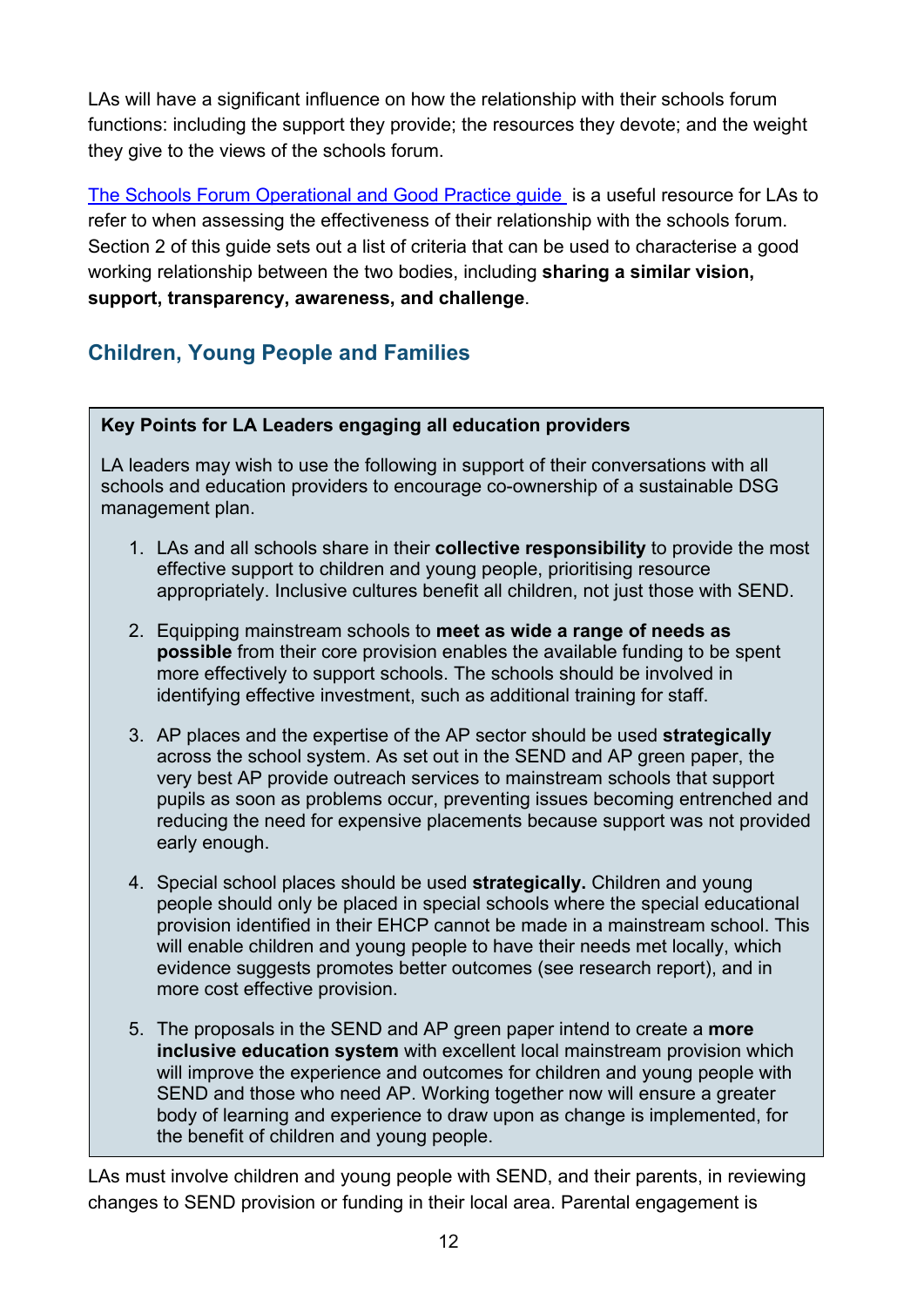fundamental in building trust in SEND systems, which in turn allows for more strategic planning of services. LAs should do this in a way which ensures that parents feel involved in the process and have a sense of co-ownership. Meaningful co-production will naturally build the confidence of the service users and ensure a higher satisfaction that the provision available will meet children and young people's needs. This should not be a one-off process: LAs should make continuous contact with parents a priority and work to maintain the engagement.

All of the LAs participating in the research project put a strong emphasis on active engagement with education providers and parents and carers. Regular contact was a way of 'picking up emerging issues' and 'preventing these from getting out of hand'. More limited formal consultation was seen as a poor substitute for building strong relationships that were ongoing. Senior officers in the LAs discussed in the research report meet regularly with the Parent Carer Forum, which helps provide "sense checks" and identify "what's hot" in the area. This enables LA officers to target support and action to specific areas of concern, with the aim of addressing issues promptly and avoiding unnecessary escalation.

In **Telford and Wrekin,** for example, the SEND team has increased its direct contact with parents and carers. This has reduced case escalation, built parent confidence, and resulted in fewer challenges to EHCP decisions. Thanks to greater parental confidence in the provision available in mainstream schools, it has contributed to a lower need for EHCPs.

Officers in some of the LAs observed in the research project pointed to the difficulties in engaging with parents and carers of children and young people in the way they would like to. The growing numbers of EHCP assessment requests and budget restrictions limited the time available from LA caseworkers. It was felt that these issues could only be effectively addressed through a change in culture, better and more frequent dialogue with parents and carers at individual school level, and a more collective approach to managing this challenging policy area. Some of the LAs in the sample had managed to increase their SEND caseworker capacity, with a clear indication of expected impact, not measured simply in terms of timescales or process completion, but also improvements in key strategic outcomes, including more direct contact with parents.

The SEND and AP green paper is clear that in an effective and sustainable SEND system that delivers good outcomes for children and young people, the vast majority of children and young people should be able to access the support they need to thrive in a mainstream school, without the need for an EHCP or a specialist or AP place. It sets out clearly that we need a system where decision-making is based on the needs of children and young people, not on location. This must be underpinned by strong co-production and accountability at every level, and improved data collection to give a transparent picture of how the system is performing so that issues can be identified and addressed promptly.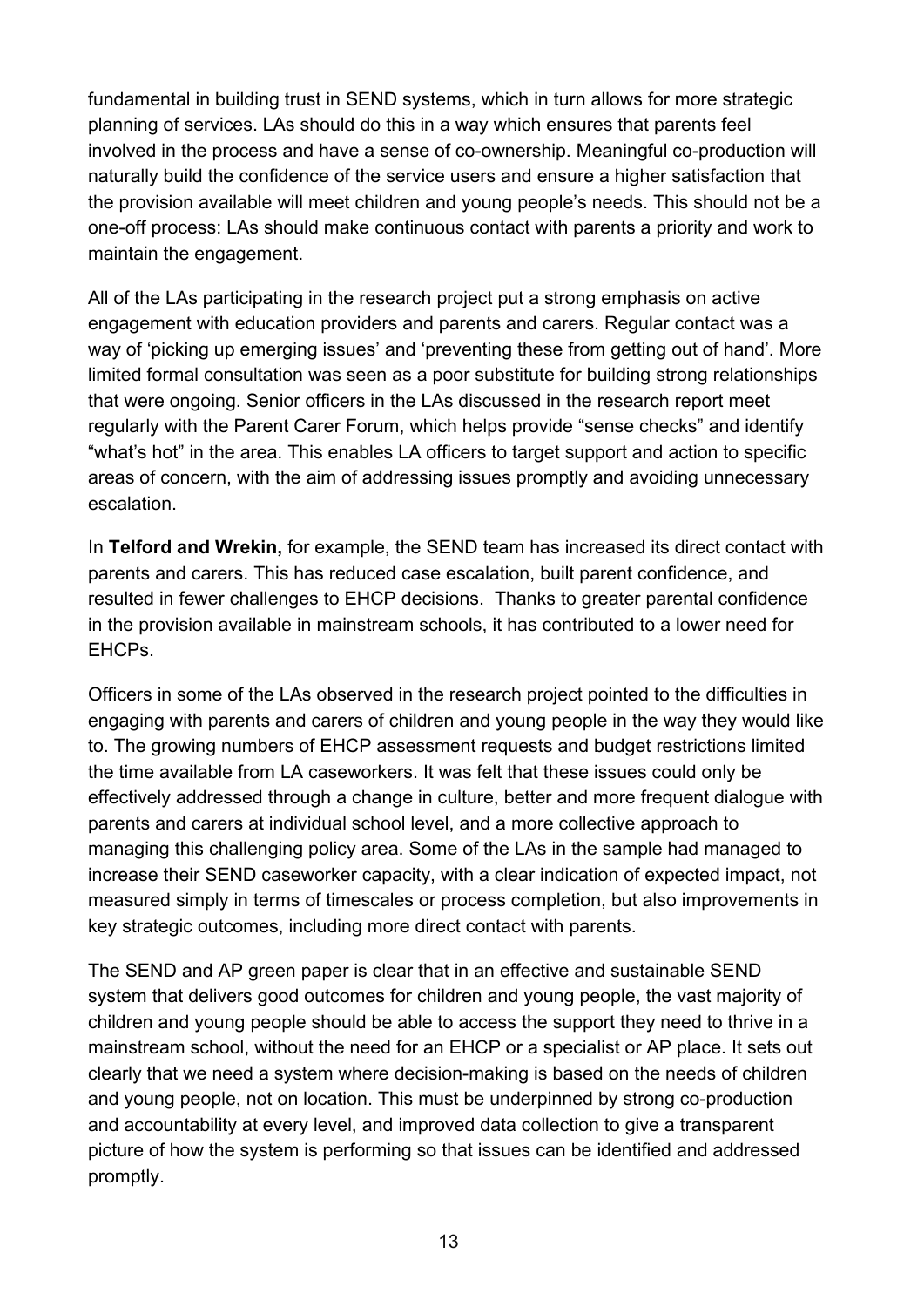#### **Key SEND and AP green paper link**

The green paper reiterates the fundamental principle of co-production with children, young people and families and that it should be embedded at every level of the SEND system. LAs should enable children, young people, parents and carers to be valued partners in decision-making, both for individual cases and in managing the system strategically.

The green paper proposes that we will introduce consistent standards for coproduction and communication with children, young people and their families so that they are engaged in the decision-making process around the support that they receive and the progress they are making.

Statutory local SEND and AP partnerships will bring together representatives across early years, schools, further education, alternative and specialist provision, in addition to health and care partners and other partners, including youth justice. The local partnership will be responsible for working with parents and carers to produce a local inclusion plan to inform effective delivery.

We have also seen that the best performing SEND systems are those with a consistent focus on co-production. We will therefore embed co-production with children, young people, and their families at every level in our delivery planning, including ensuring that parents are represented on the proposed National SEND Delivery Board.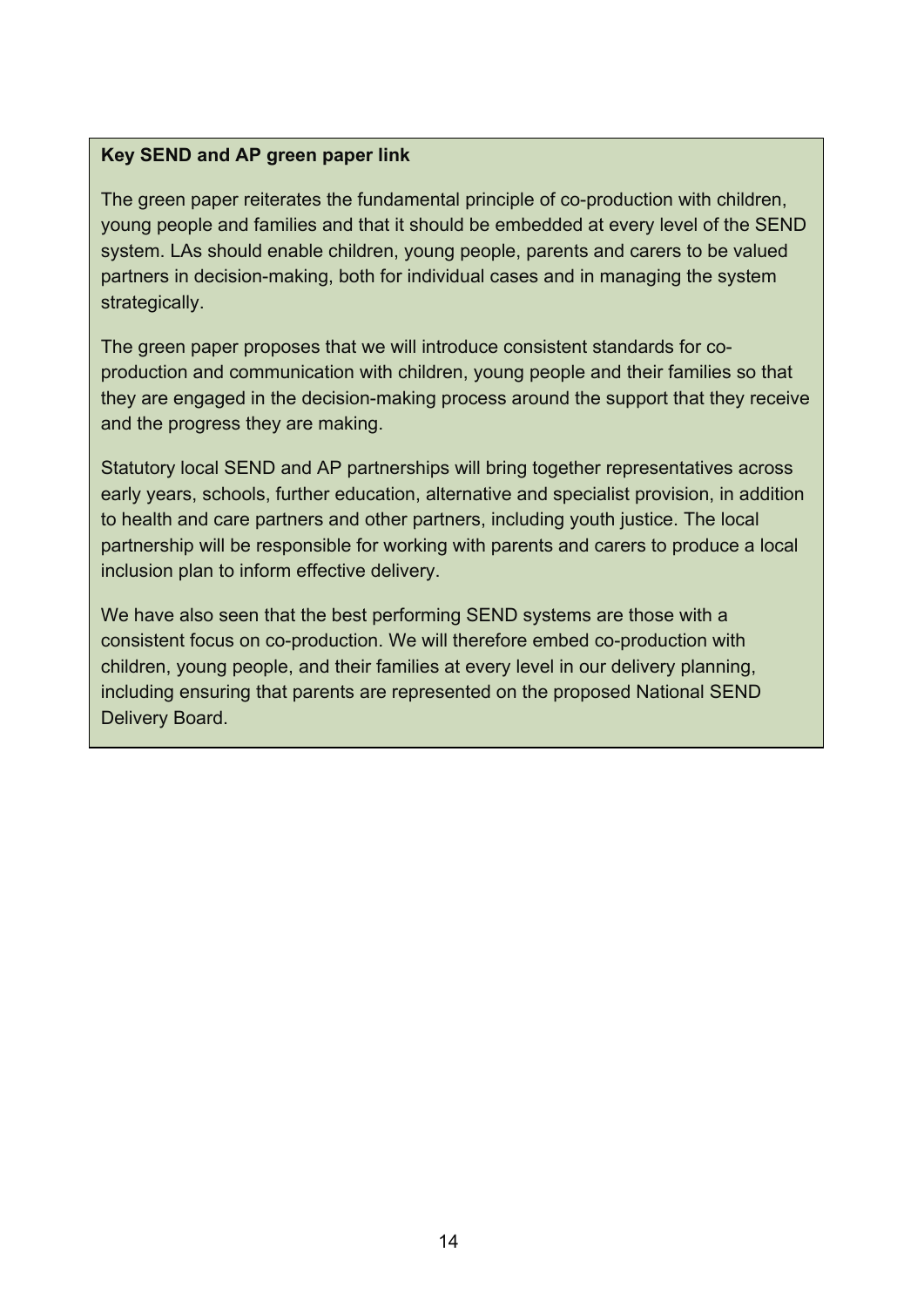#### **Key Points for LA Leaders engaging parents and carers**

LA leaders may wish to use the following in support of their conversations to engage parents and carers in identifying appropriate solutions and build confidence in the high needs system.

- 1. Meeting children and young people's needs early and appropriately is a core aim of an effective DSG management plan, and reflects the direction of the SEND and AP green paper. This will **reduce escalation of need** and promote a more inclusive culture for all children to benefit from.
- 2. Co-production with parents and young people will ensure that **local experiences** can be captured and addressed in the bigger picture aims of the DSG management plan and its implementation.
- 3. As with any service, budgetary constraints must be considered, but a sustainable DSG management plan does not mean cuts to services. It means prioritising spending in an **appropriate and equitable** way for all children and young people, so that needs are met as efficiently and effectively as possible.
- Parents and carers are well equipped to identify solutions, consider priorities, and apply guidance and research to a local context. Co-production at an early stage should ensure that decisions taken now are effective and enduring.

#### <span id="page-14-0"></span>**Health and Social Care**

It is essential that LAs work with health and social care partners in sharing responsibility of specialist provision for children and young people. Health partners have statutory responsibilities to secure and fund the health provision specified in EHCPs. Through the Safety Valve programme, we have seen that this is not always happening in practice to a sufficient level. Many LAs have been using their high needs budget to fund provision or resources that come under the remit of health or social care. The Department has clarified through its high needs operational guidance [High needs funding: 2022 to 2023](https://www.gov.uk/government/publications/high-needs-funding-arrangements-2022-to-2023/high-needs-funding-2022-to-2023-operational-guidance)  [operational guidance](https://www.gov.uk/government/publications/high-needs-funding-arrangements-2022-to-2023/high-needs-funding-2022-to-2023-operational-guidance) that the DSG may only be used to fund educational provision.

LAs should link reviews of education, health and social care provision to the development and review of their local offer, where the three agencies are statutorily required to cooperate to keep services and provision under review. This will help to identify gaps in provision and ensure that the local offer is responsive to the needs of local children and young people and their families. The research project found that there was some evidence that an integrated approach could lead to more balanced and appropriate funding across the key agencies (Education, Health and Social Care) and services/provision that were more closely linked to local needs.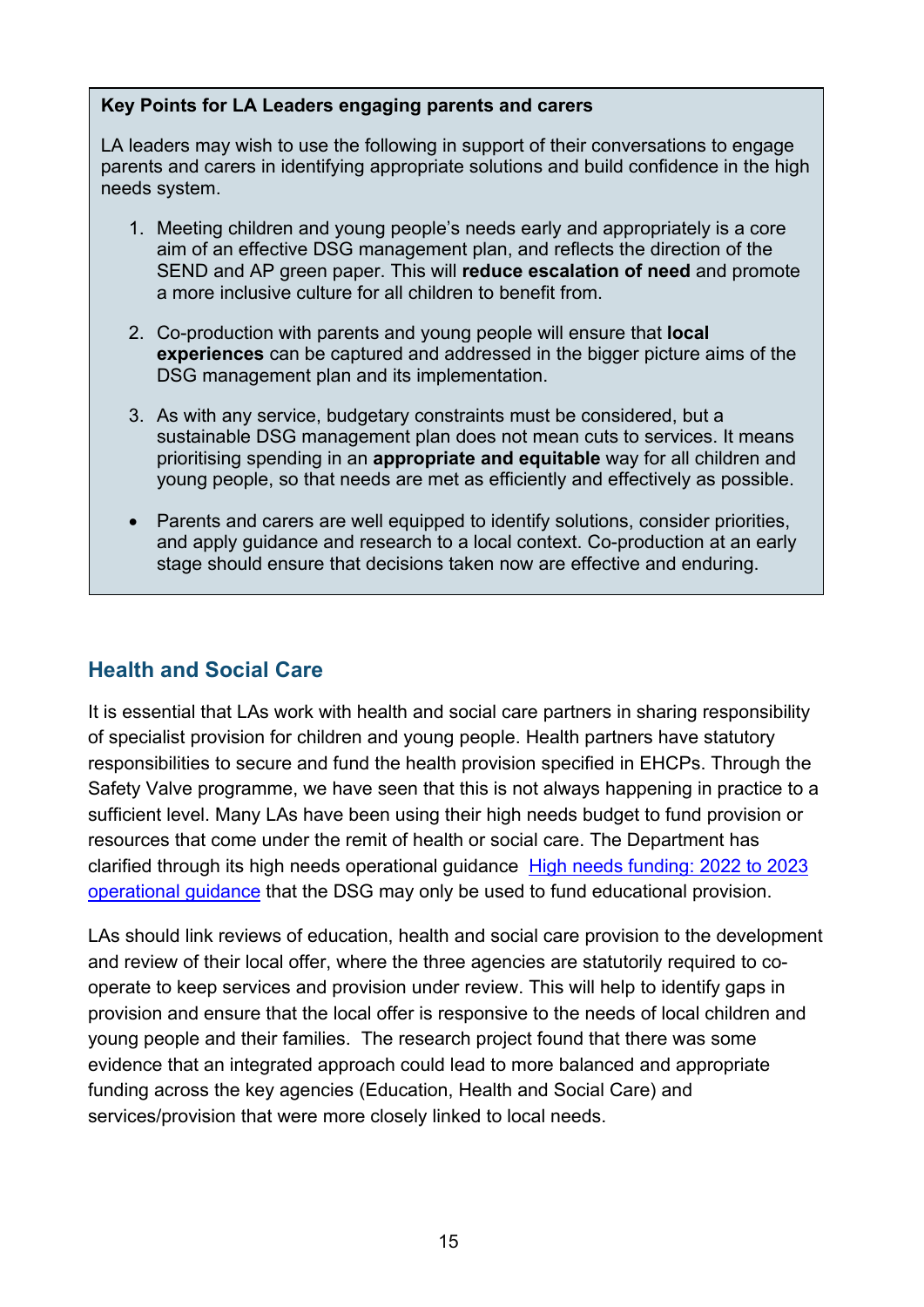**Portsmouth** has appointed a new integrated commissioning lead who works for both the LA and the local Clinical Commissioning Group (CCG)<sup>2</sup>. The post is located in the management structure of both organisations. This development has supported a realignment of funding contributions across all three key agencies, with fairer shares of provision costs for joint placements and a greater contribution from the CCG to the funding of health care provision for medical needs in mainstream schools.

The research report sets out a recommendation that LAs should review their joint commissioning arrangements to support more balanced contributions to high needs provision from the three key services (Education, Health and Social Care).

#### **Key SEND and AP green paper link**

The proposed national standards will make clear the role of health and care providers in relation to their responsibilities in meeting children and young people's needs. Consistent processes and strategic planning will mean services can be jointly commissioned and delivered across regions to meet the needs of children and young people across their local area.

Statutory partnership arrangements will enable local authorities to work collaboratively with local partners such as health and care to produce a local inclusion plan. This plan will set out the provision and services that should be commissioned in line with the national standards and based on the results of the joint needs assessment. Statutory guidance will be clear on what is expected of every partner involved to enable these partnerships to be successful.

The local partnership will work alongside multi-agency safeguarding partnerships and Integrated Care Systems, with the joint needs assessment and local inclusion plan informing health and care commissioning to ensure integrated delivery of services across education, health and care. This will enable schools and colleges to access specialist workforce on a targeted basis.

The green paper also sets out how we will set guidelines on what should be classed as education, health and care interventions, and therefore funded by the appropriate service.

<span id="page-15-0"></span><sup>&</sup>lt;sup>2</sup> Please note that Integrated Care Bodies had not been implemented at the time of this research.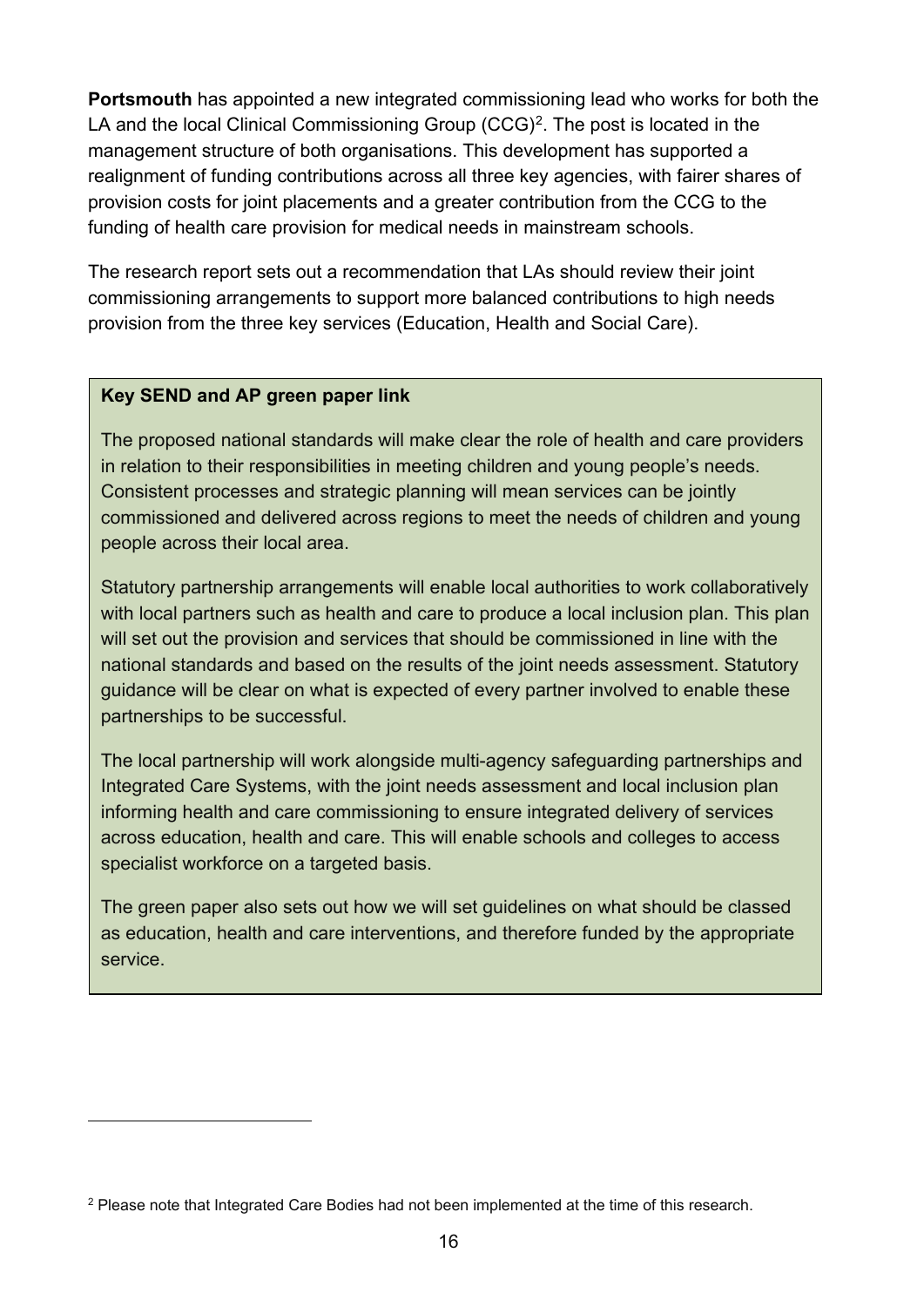## <span id="page-16-0"></span>**Other Local Authorities**

Children and young people with SEND from one LA area frequently receive provision in another, for example at a special school or further education college. The Children and Families Act 2014 is clear that the local offer of services and provision must include provision outside the local area, that is likely to be used by children and young people with SEND. We would encourage LAs to work together when reviewing their special educational provision and considering the quality and sufficiency of such provision. It may be more efficient for a group of LAs to develop and share a single centre of excellence.

Similarly, LAs may wish to consider combining specialist SEN and disability services, for example for expert professionals such as educational psychologists and specialist teachers, so that sustainable centres of expertise are created, providing schools and other institutions with the extent and quality of specialist support they need. A number of LAs are already developing such collaborative approaches and seeing better value for money and savings as a result. LAs should consider their neighbours as key partners in their sufficiency planning and develop relationships accordingly.

#### <span id="page-16-1"></span>**Use of Internal Processes**

LAs should also, as many do, use their internal systems appropriately to support the early identification of issues, including on high needs. The recommendations put forward in this guidance can, of course, be most effectively carried out in a well-run authority that diagnoses problems quickly and prioritises resource to respond.

This includes ensuring appropriate maintenance of a corporate risk register, and suitable and robust data management. We would expect, in particular in light of the temporary ringfence, that any significant DSG deficit should feature on their corporate risk register with an honest assessment of the position of the service, its ability to manage high needs spending within budget, and any action required.

Furthermore, inconsistent forecasting and reporting of data and expenditure can be detrimental to the sustainability of SEND services, leaving problems uncovered or identified too late. LAs should ensure that a consistent method of forecasting and reporting is used across the whole service area and agreed with finance staff, as per the collaboration recommended in the above section.

The research project found **North Lincolnshire** to be a paragon when it comes to transparency about emerging issues and a collaborative problem-solving ethos. This was particularly evident when the LA experienced a significant high needs deficit in 2017-18 when senior officers met with stakeholders to consider practical ways forward. Strategy is driven by a shared commitment to improve outcomes for children and priority is given across the board to quality assurance and evaluation.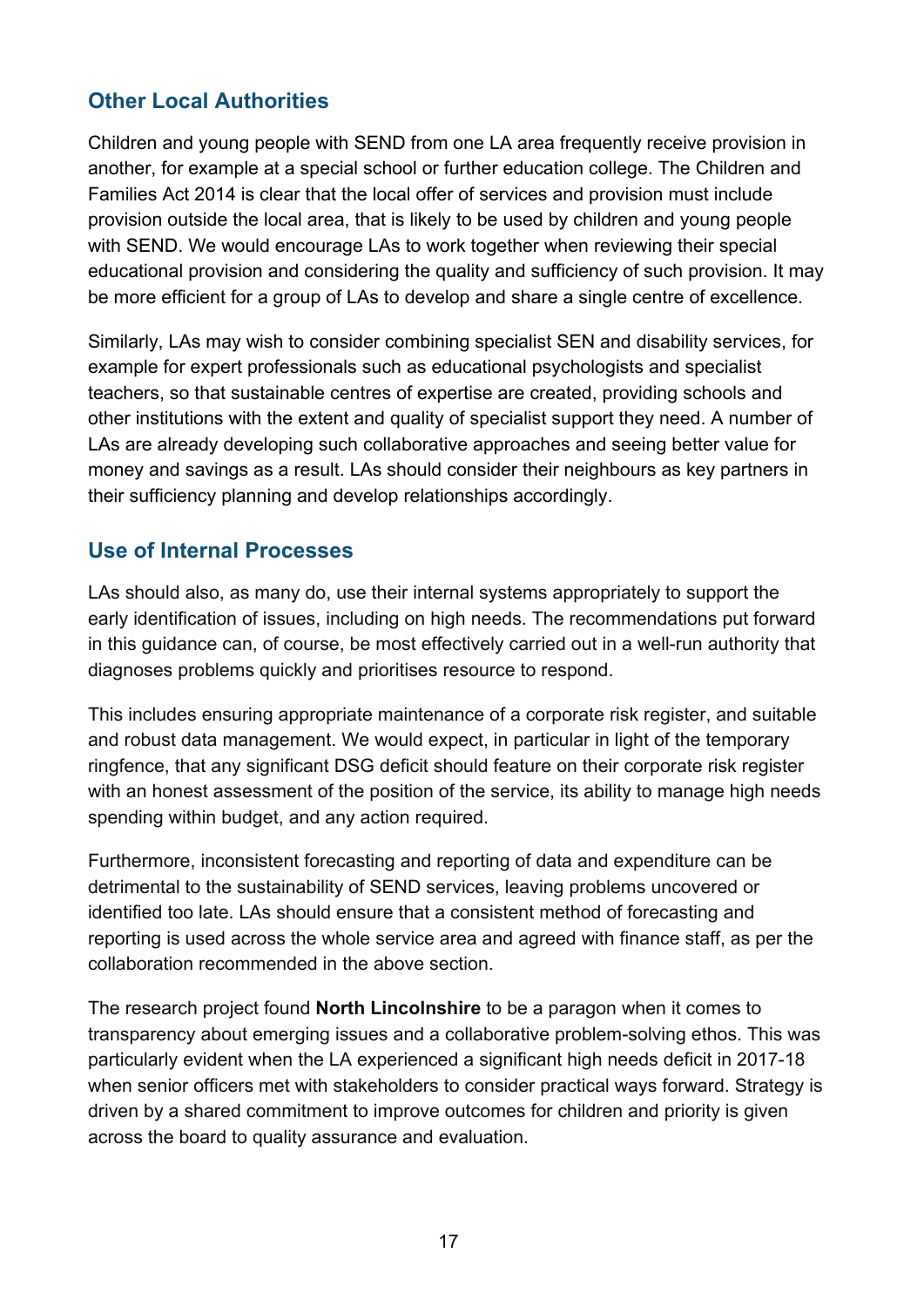# <span id="page-17-0"></span>**Area of Focus: Managing the need for EHCPs**

We know that the growth of EHCPs has put pressure on high needs budgets. Over the 5 year period 2017 to 2022, the number of EHCPs increased by 65% nationally, with significant increases in the post 16 cohorts of over 120%. However, the evidence set out in the SEND and AP green paper suggests that this growth reflects trends and pressures in the system and its ability to meet children and young people's needs, rather than significant changes in the children and young people themselves. As more children and young people receive EHCPs and attend specialist settings, more financial resource and workforce capacity is pulled to the specialist end of the system, meaning that there is less available to deliver early intervention and effective, timely support in mainstream settings. This creates a vicious cycle, with outcomes and experiences for children and young people continuing to suffer as needs are identified late, then escalate and become entrenched, with cost pressures increasing. By prioritising early intervention and investment, so that needs can be met without requiring statutory provision, we would broadly expect the number of EHCPs in an effective LA to a stabilise, proportionate to the overall population.

# <span id="page-17-1"></span>**Context**

There is considerable variation in the way LAs have managed the need to issue and maintain EHCPs since 2014. In general, LAs in the Safety Valve programme are only able to reach a planned sustainable position where they proactively work to manage the numbers of EHCPs by meeting needs earlier, reducing escalation of need, promoting parental confidence, and ensuring suitable thresholds and assessment processes. Crucially, reducing the demand for EHCPs means ensuring the needs of more children and young people can be met without requiring an EHCP. As LAs work through these system reforms, such action to reduce the need for EHCPs should be factored into forecasts of future demand for specialist places and therefore place management and capital spend plans.

There is a huge range of activity that LAs can take to ensure that more children and young people's needs can be met without the requirement for an EHCP, and actions should be tailored to the LAs' local context. We strongly encourage LAs to consider the case studies in the accompanying research report. Some of these actions will be more immediate, for example through training or recruiting of appropriate staff to carry out panel assessments, whilst others require longer term investment in inclusive culture. The emphasis here should be on ensuring that children and young people's needs are met appropriately and through a sustainable model as they change and develop.

This section relates to recommendations **5, 8 and 10** of the research report [High](https://www.gov.uk/government/publications/high-needs-budgets-effective-management-in-local-authorities)  [needs budgets: effective management in local authorities.](https://www.gov.uk/government/publications/high-needs-budgets-effective-management-in-local-authorities)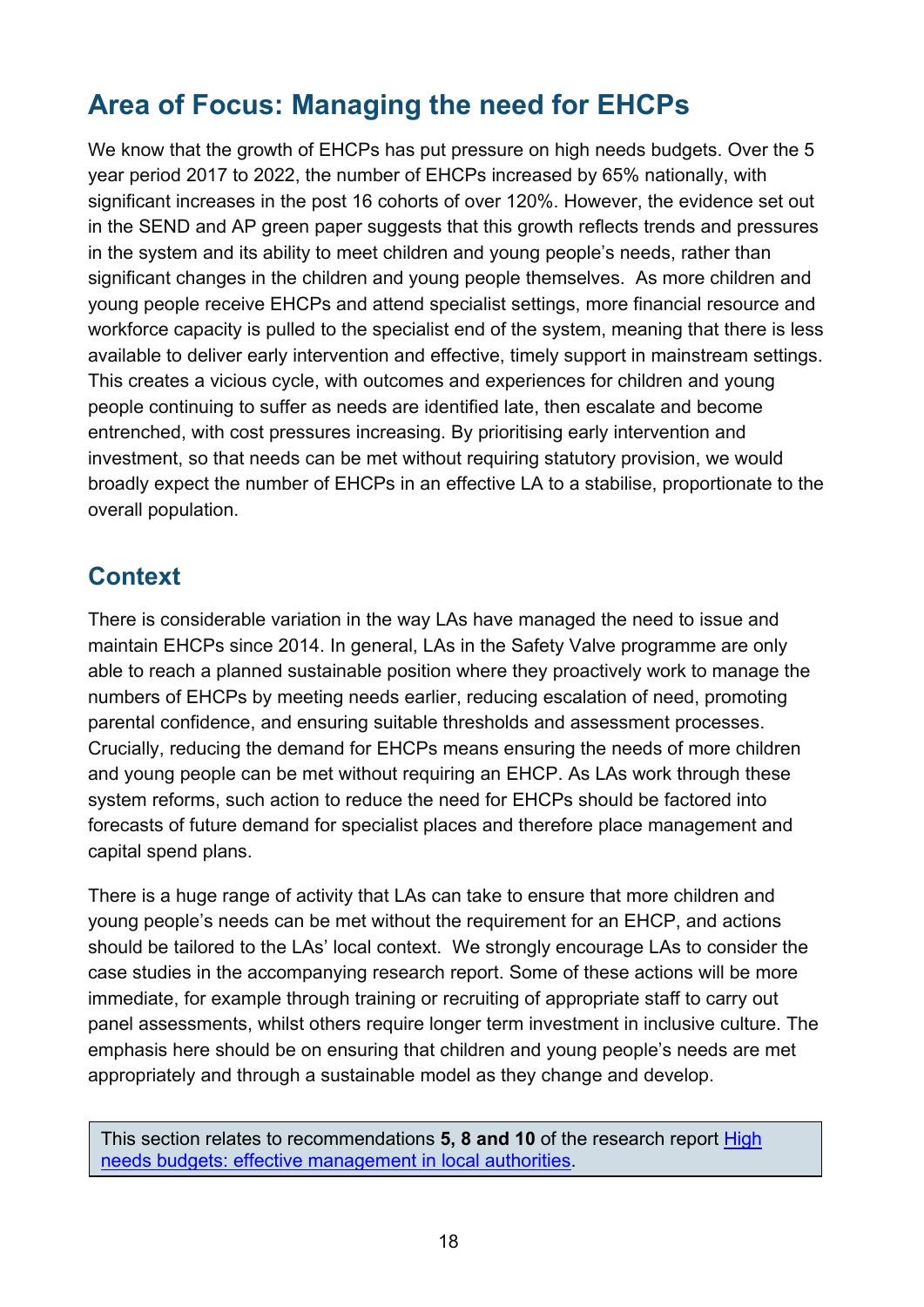## <span id="page-18-0"></span>**Improving SEN Support in mainstream**

In the schools white paper and the SEND and AP green paper, we have set out a vision for more children to have their needs met effectively in their local mainstream setting. Our proposals are designed to improve the quality of the mainstream education offer, through early and accurate identification of need, through high quality teaching of a knowledgerich curriculum, and through timely access to specialist health, care support, and AP placements, where that is needed. LAs should not wait for the changes of the SEND and AP green paper to further develop their inclusion strategies and should act in the best interests of children and young people, as well as of their financial sustainability.

If mainstream provision is to meet a wide range of additional needs, it is important that schools, colleges, and settings have access to high-quality specialist support (for example, to help with the needs of children and young people with autism, speech and language needs, social, emotional and mental health needs, sensory impairment, or challenging behaviour). This typically involves specialist teachers with expertise in supporting pupils with complex needs, educational psychology, and health services such as therapy and mental health services as well as colleagues in social care services.

In providing such services LAs should consider the following objectives:

- 1. Ensuring advice and support is available to all education providers, including early years settings and post-16 institutions
- 2. Offering advice and support on a preventative basis to boost earlier intervention
- 3. Supporting the development of inclusive practice in all mainstream schools, colleges and early years settings
- 4. Making the best use of existing specialist provision

The research project found that a number of LAs in the sample have developed documents setting out what they expect mainstream schools to 'ordinarily provide'. The report finds that these were strongest when they were:

- 1. Co-produced with schools (usually SENCos) and parents/carers
- 2. Actively reviewed and refreshed

This was seen in practice in **Barnet**. Officers and support services worked with schools and parents to develop greater clarity about what is and should be 'ordinarily available' in mainstream schools and settings. The document they have produced is supported by most schools in the Borough and is actively reinforced through the work of the LA's SEN support services and SENCo network activity. This has helped contribute to a lower percentage of EHCPs than in some other similar LAs and a relatively higher number of pupils with ASD whose needs are being met at SEN support level. Part of this work has been to identify different types of curriculum pathway across both mainstream and specialist sectors and the kinds of educational progress that should be expected from each.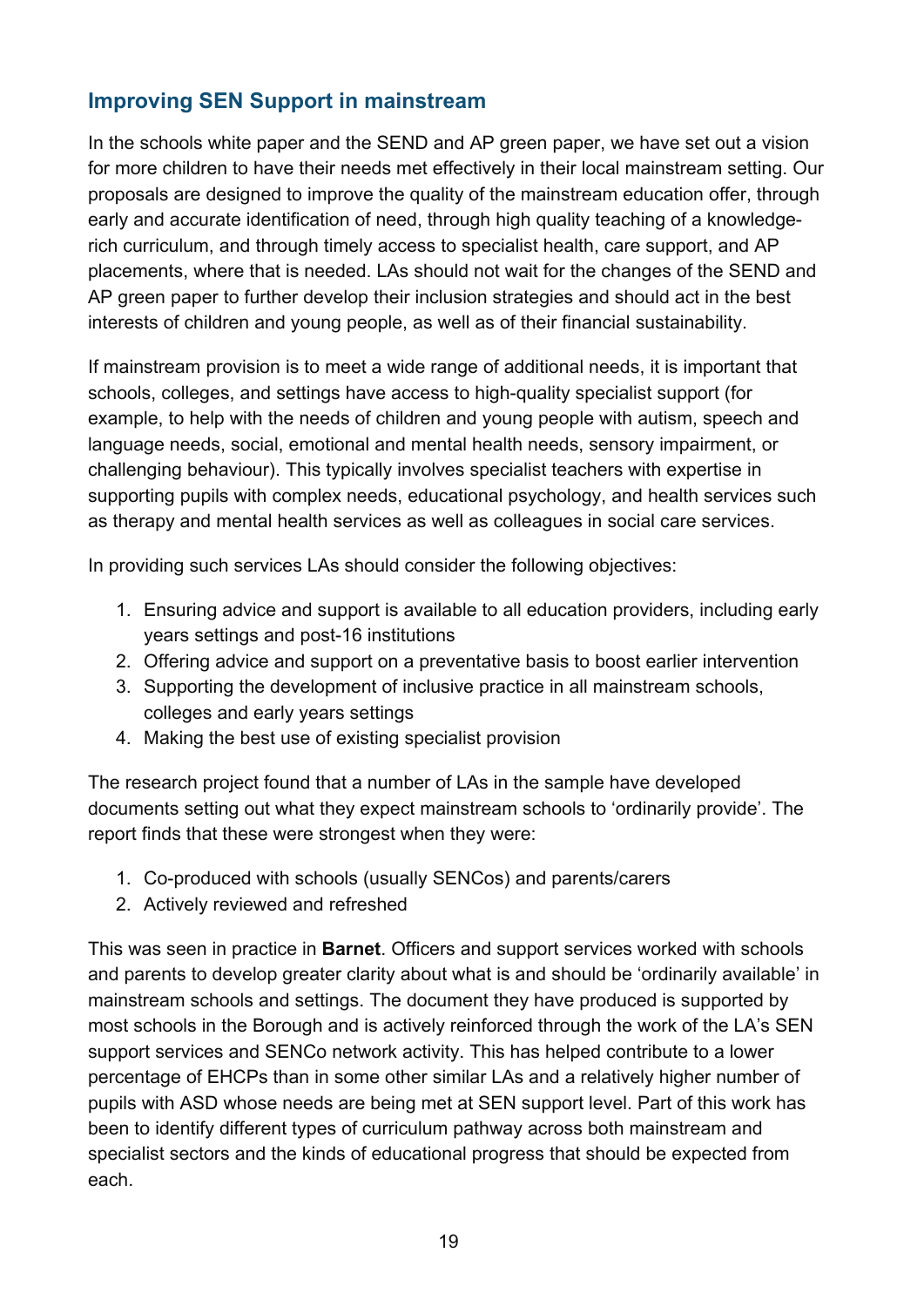**Wigan** has convened a group of mainstream head teachers to look at current High Needs issues, which is chaired by the Head of Education. One area of interest has been how to find a way of ensuring the system is fairer. Data is being gathered on the number of pupils (with EHCPs and on SEND support) who move school during their primary or secondary career while remaining at the same residential address. This is expected to provide clearer evidence in relation to schools that describe themselves as 'magnets' for pupils with HN and those that may be considered as 'not taking their fair share'.

#### **Key SEND and AP green paper link**

The green paper highlights the importance of more children and young people being able to access the support they need in their local mainstream setting, without the need for an EHCP or specialist provision and the re-integration of children and young people into mainstream settings wherever appropriate.

This begins with clear and common standards across the SEND and AP system so that needs are identified, assessed and supported fairly and consistently, no matter where a child or young person lives or is educated.

This will include standards on what support should be made available universally in mainstream settings, as well as guidance on when an EHCP is required, and when specialist provision, including AP, is most appropriate for meeting a child or young person's needs.

The green paper sets out the ambition for using high quality AP outreach services to support children and young people in mainstream school, tackling problems early so they don't become entrenched. This reduces the need for children and young people to take up specialist places in AP schools because they have not received timely support.

Consistent standards will facilitate a more inclusive system, with more children and young people able to have their needs met in high-quality mainstream provision with high aspirations, a confident and expert workforce and access to high-quality targeted support as needed.

We need a strong focus on delivery, supporting the move to a more inclusive system that starts to deliver now, and in the long term for children, young people and their families.

#### <span id="page-19-0"></span>**Assessment Panels**

It is important that LAs regularly review their EHCP assessment processes to establish clear, robust, consistent and well understood criteria for statutory EHC assessments. In the Safety Valve intervention programme, some LAs highlighted a need to review their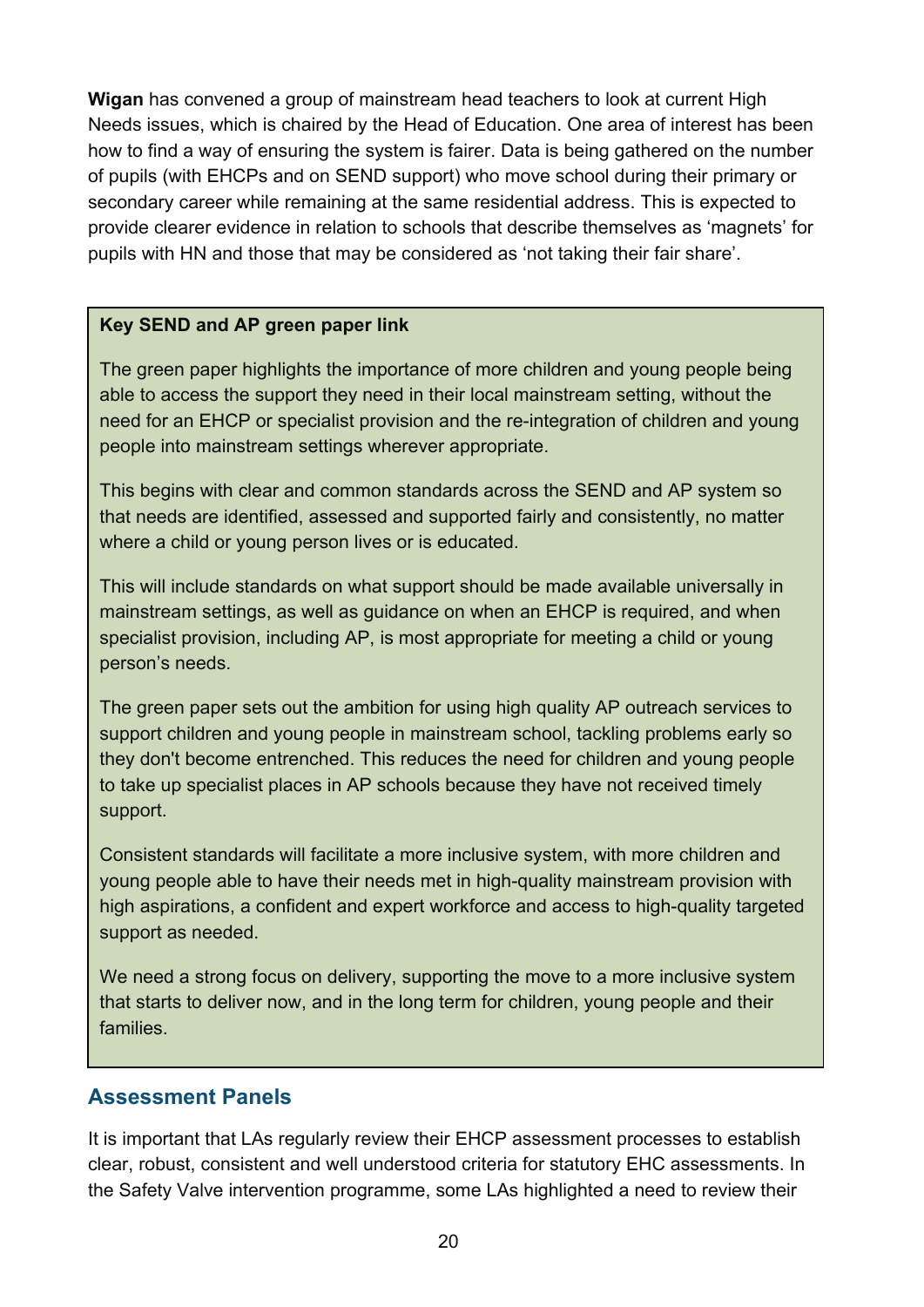EHC assessment processes and thresholds in order that they could better deal with requests for EHCPs.

LAs might consider including parents and carers of children and young people in advisory assessment panels for an alternative point of view. The research project found that some LAs, such as **Barnet,** place a high value on partnership with parents and carers and they are involved at all levels of the system. This includes participation in EHCP assessment panels. Although this requires clear protocols (e.g. with regard to confidentiality), there is evidence that parental representation has enhanced the quality of conversations and helped dispel some of the myths about how panels operate.

LAs can also use resource panels to ensure a consistency in approach regarding use of additional resources, consistency in the expectations on education establishments and consistency of allocation across the area.

#### <span id="page-20-0"></span>**Annual Reviews**

Through a well-functioning annual review process, LAs should also consider whether some EHCPs could be ceased or stepped down, where needs can be or have been met without an ongoing need for a statutory plan. In other words, the annual review process should ensure EHCPs are fairly assessed for continued relevance and need, as well as whether additional funding needs to remain at previous levels. For some children and young people, the nature of their needs mean that they should be met and addressed without the ongoing need for a plan. Alongside annual reviews, LAs are encouraged to review their placements on an on-going process. As seen in the research project, **Telford & Wrekin** collaborated with an independent specialist college to develop a more local post 16 provision for students with complex or significant needs at modest cost. This has helped set clear parameters around length of placement and expected outcomes, which were more difficult to achieve through the annual review process.

Many LAs are focusing on pathways into employment, training and independence for young people aged 16-25 with EHC plans. This might involve improving the capacity and training of staff involved in the EHCP assessment process and determining clearer guidance for them to follow. The Children and Families Act 2014 extended the possible age range for high needs funding from 19 to age 25. Initially, this was interpreted by some to mean 'staying on longer in education'. However, LAs are recommended to focus on improving their Post 16 pathways in broader ways, with a clear focus on effective transition to adulthood, and an emphasis on progression and a higher expectation of access to employment, through use of supported internships or other means. This would then give options to those young people for whom prolonged education is not the best option and enable the cessation of EHCPs that are no longer necessary.

**Wakefield** has developed an enhanced 5 day offer to support reintegration of young people post 16 from independent/non-maintained special provision back into their local community. The emphasis is on local work-based training. The balance between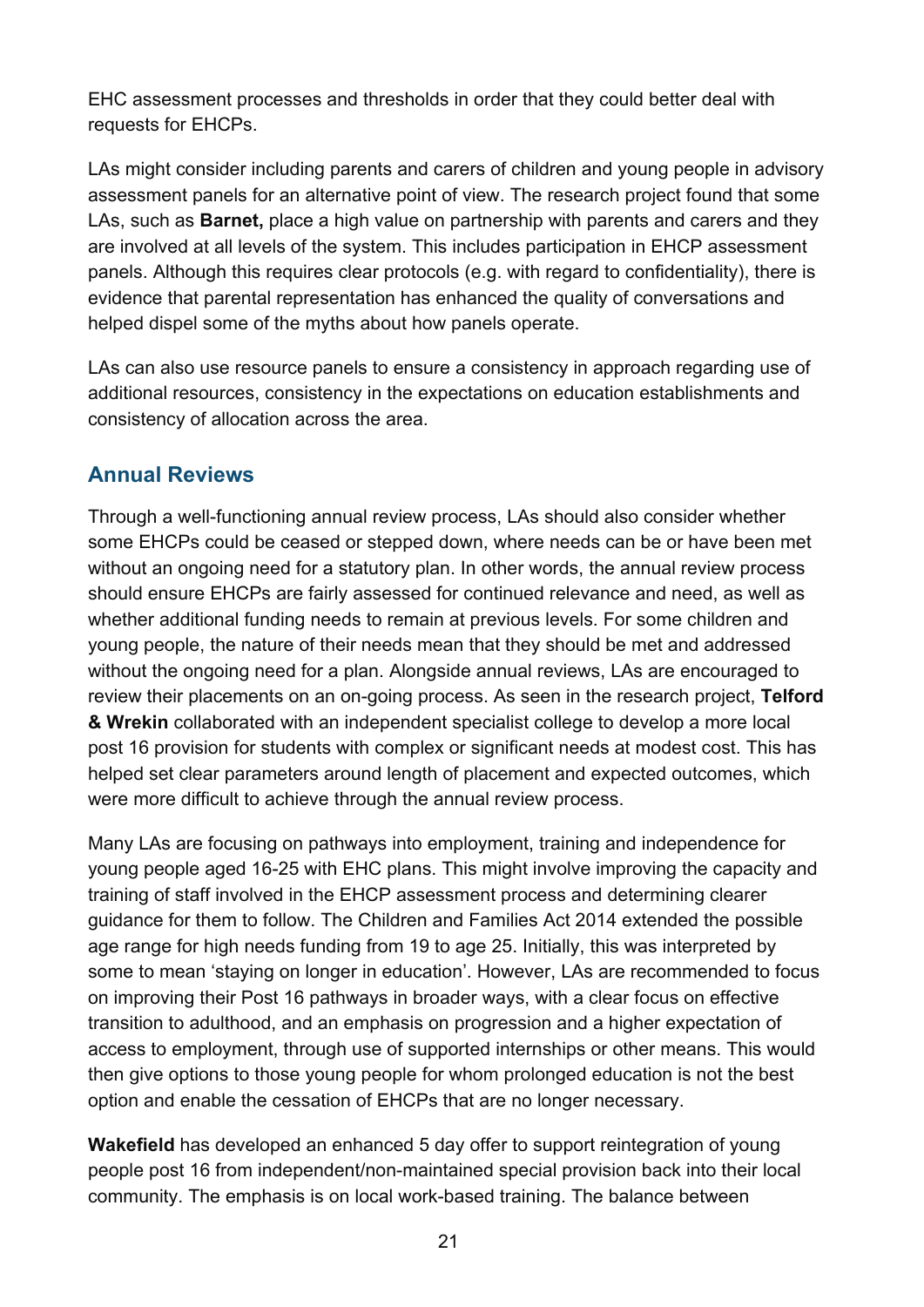supported education and employment related activity changes over time. The focus is individualised and linked to each young person's aspirations.

Working with local partners, creating increased work-related opportunities with independent training providers and supported internships have been a feature of the approach, as has been intense casework planning and involvement from dedicated SEND post-16 officers with the right professional backgrounds, local knowledge and commitment.

#### **Key SEND and AP green paper link**

The green paper sets out a proposal to invest £18 million over the next three years to build capacity in the Supported Internships Programme. Alongside this, we are investing further in traineeships to deliver 72,000 traineeships between 2022/23 and 2024/25.

To give young people with SEND the best opportunity to progress into employment, we will roll out improved careers guidance, including better information about the support that is available to them as they move into work. This will be delivered via Careers Hubs and support for Careers Leaders leading the design and delivery of careers education programmes tailored to the needs of young people with SEND, and currently supported via the Careers & Enterprise Company. We will continue to work with the SEND sector in developing statutory guidance for local skills improvement plans as part of the approach to addressing the SEND employment gap and improve the employment prospects of young people with SEND.

We will also set transition standards to ensure there are consistently deliverable arrangements in place as children and young people move to their next phase, particularly into further education, employment, and adulthood. Transitions to further education will be supported by introducing Common Transfer Files alongside piloting the roll out of adjustment passports to ensure young people with SEND are prepared for higher education and employment.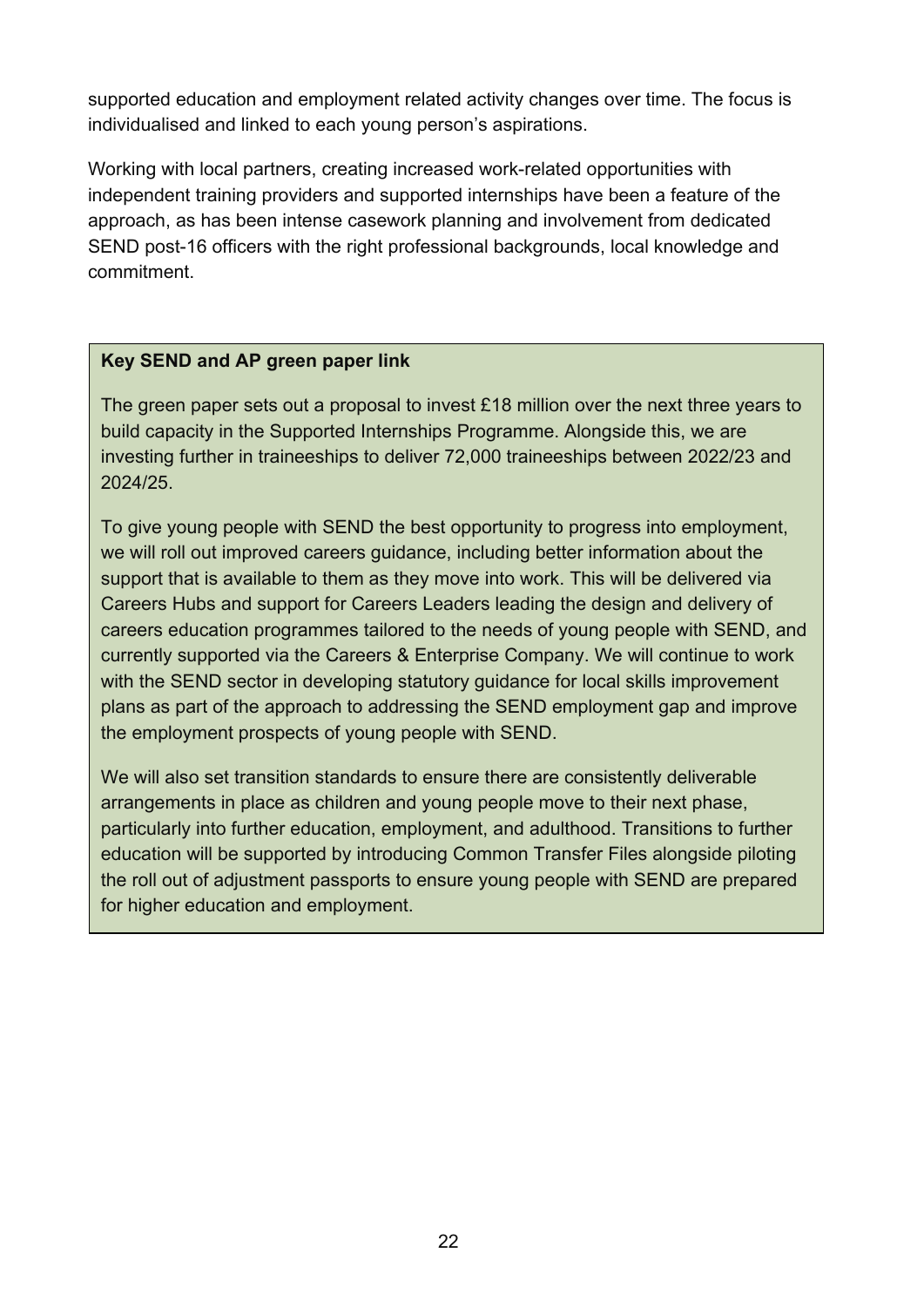# <span id="page-22-0"></span>**Area of Focus: Use of Appropriate Provision**

Through the Safety Valve programme and wider work, we know that careful use of specialist provision is a crucial lever for LAs, both in offering the right support to children and young people, and ensuring that support is sustainable.

There is a key link here with the above section on working with schools – fostering an inclusive culture for all providers is critical in ensuring specialist provision is used appropriately. This section focuses on taking a strategic approach to sufficiency planning and inclusion. As noted above, parents and education providers should be considered as key partners in strategic planning and should be consulted and engaged closely throughout, both to ensure the approach is deliverable and reflecting the statutory duties to co-operate in keeping the local offer of SEN services and provision under review.

## <span id="page-22-1"></span>**Context**

In 2019, NAO concluded "The main reason why local authorities have overspent their high needs budgets is that more pupils are attending special schools"[3](#page-22-2). The number of children and young people in special schools increased from 95,788 in 2010 to 164,577 in 2022, an increase of 68,789 (72% increase)<sup>[4](#page-22-3)</sup>. As a consequence, pressure on available provision is growing, leading LAs to fall back on independent or distant placements (adding travel and/or residential costs) for needs which might otherwise be met locally.

We recognise that some children and young people will have particularly complex needs requiring highly specialist provision which cannot reasonably be available in every LA. In some local areas, geographical constraints may influence the way specialist provision is organised. Nevertheless, we believe that it is possible, and in children and young people's best interests, to create a wider framework of specialist educational provision closer to home in most instances. This approach supports the direction of the SEND and AP green paper; LAs adopting a more inclusive and strategic approach to use of provision now will be in a far stronger position to deliver long-term sustainable provision.

This section relates to recommendations **2, 4, 7 and 9** of the research report [High](https://www.gov.uk/government/publications/high-needs-budgets-effective-management-in-local-authorities)  [needs budgets: effective management in local authorities.](https://www.gov.uk/government/publications/high-needs-budgets-effective-management-in-local-authorities)

<span id="page-22-2"></span><sup>&</sup>lt;sup>3</sup> Support for pupils with special educational needs and disabilities in England (NAO)

<span id="page-22-3"></span><sup>4</sup> SEN2 published data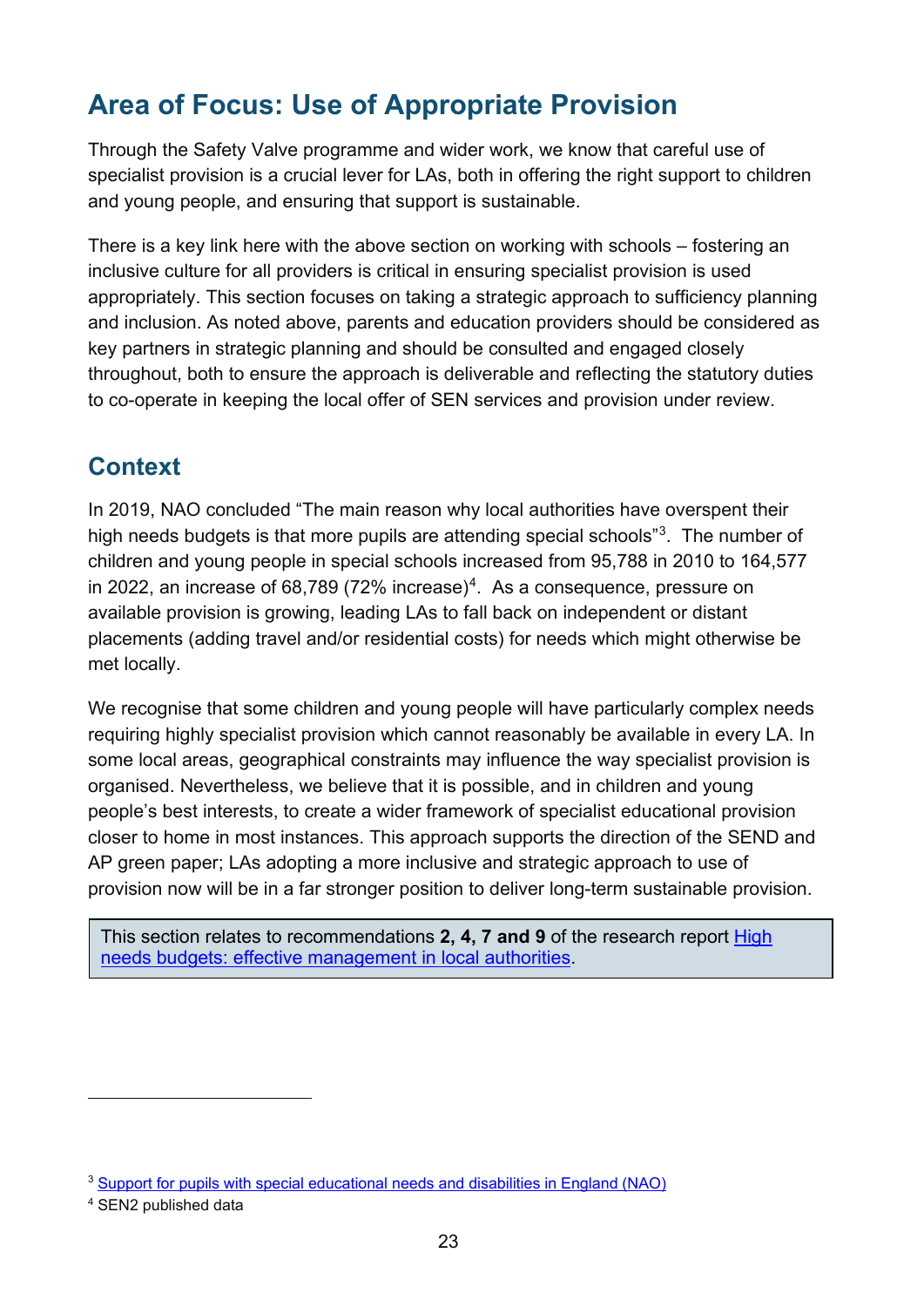## <span id="page-23-0"></span>**Strategic Planning**

The most effective LAs involved in the research project have taken an approach mirroring the focus and direction of the SEND and AP green paper: to ensure that needs are being met well in mainstream schools wherever possible, in order that specialist placements are available for those children and young people who need them most. This ethos reinforces and supports LAs' ability to use appropriate and cost-effective provision in a considered way.

This principle should underpin LAs' approach to strategic place planning. Achieving this requires clear partnership working with parents, schools forum and other stakeholders, as genuine collaboration is critical to achieving this aim. LAs should engage education providers on this issue as a collective responsibility, to ensure that the right placements are available for the local community, and in order that revenue funding can be suitably invested in local support, rather than paying excessively to cover the gaps in local provision.

In order to provide sufficient specialist placements, LAs are able to invest their capital allocations over the next 3 years to develop the available high needs provision, whether in mainstream schools, specialist units/resourced provision, special schools, AP or other forms of provision. However, this must be done in conjunction with a clear inclusion strategy. Without this, LAs risk creating additional demands for specialist provision for children and young people whose needs could be met in mainstream. Inclusion in mainstream is the right approach for many children and young people with high needs and is the most sustainable for high needs spend.

We encourage LAs to review the section of the research report regarding 'ordinarily available provision'. Clearly articulating and agreeing with local schools the support that mainstream schools should ordinarily provide has been a useful tool for many of the LAs in the Safety Valve programme, as well as the research report. This can be supplemented by 'toolkits', staff training and further support to enable schools to be more inclusive.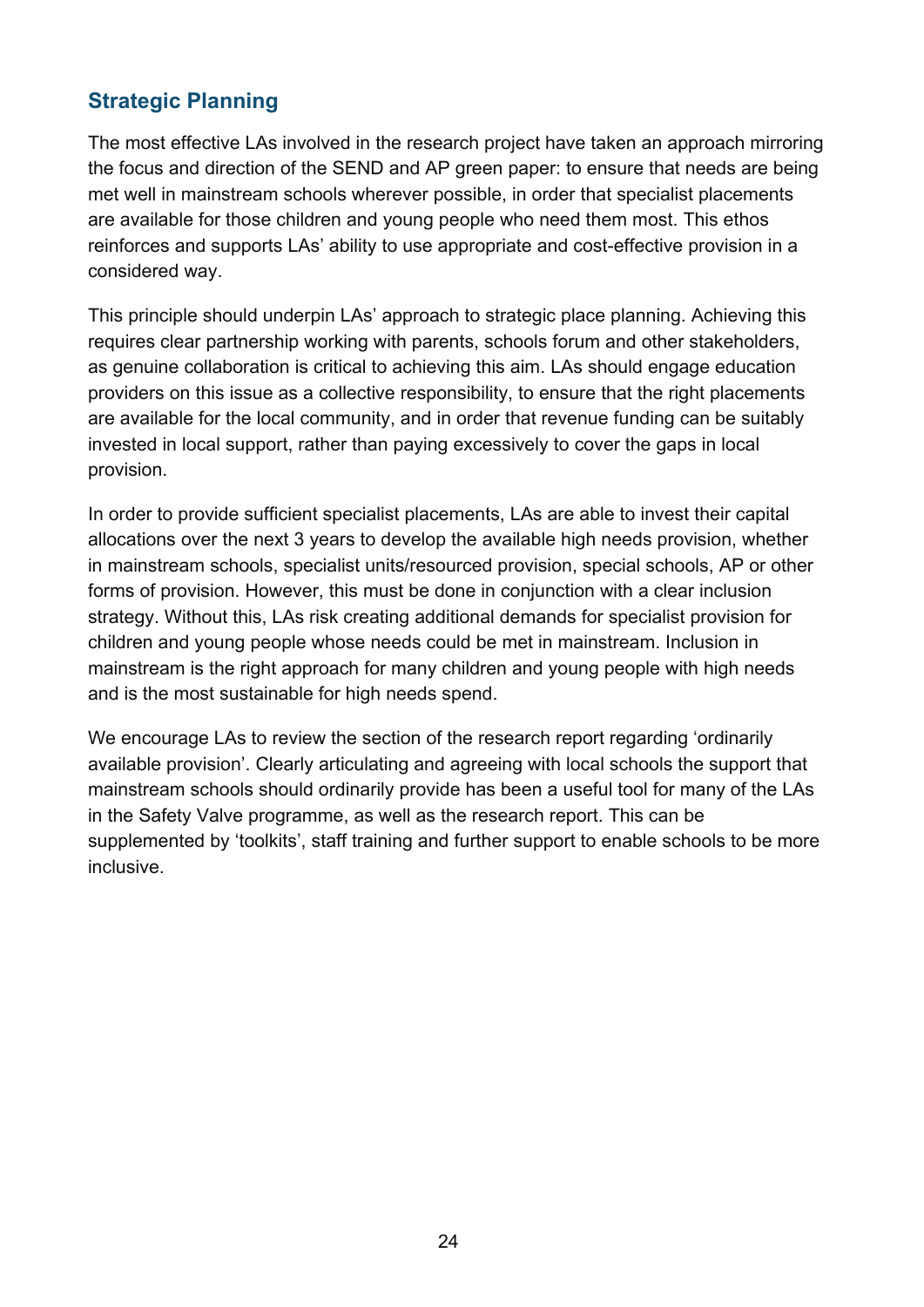#### **Key SEND and AP green paper link**

Improved strategic planning and decision making is highlighted throughout the SEND and AP green paper as a priority in ensuring a sustainable and effective SEND and AP system. This will allow for greater consistency in how needs are identified and supported, so that decisions about support and provision are made based on a child or young person's needs, in co-production with families, not where they live or the setting they attend

Chapter 2 focuses on creating a system that promotes a collaborative approach to supporting children and young people with SEND, built on common understanding of needs and provision, with effective joint working, mutual trust and accountability between all system partners.

The joint needs assessment and local inclusion plans introduced in Chapter 2 will support better joined-up processes and planning across education, health and social care to meet the needs of children and young people across the local area.

## <span id="page-24-0"></span>**Forecasting**

Effective strategic planning is reliant upon a thorough knowledge of local needs and a clear vision for the support required to effectively meet existing and emerging needs. This should be underpinned by robust and timely data regarding:

- existing placements
- local demographics
- trends over time on both types of need and different ages
- capacity and performance of existing provision

This data can be used to identify the gaps in LAs' local provision offer. This information should be maintained as robustly and as often as possible, to ensure an LA's ability to plan and respond. There is no substitute for high quality data.

We encourage all LAs to review their specialist provision and their local need to ensure that it is suitable, and that it can be suitably responsive to emerging needs. The use of data is a central starting point to the forecasting process, and it is essential that LAs have strong data systems in place so that they see trends over time for different ages and types of need and use this as a basis for predicting future need.

We have seen LAs improve their methodology for forecasting changes in the numbers of children and young people with different types of needs in different age groups, and using this to better inform financial planning, commissioning services and their capital programmes. More robust procurement procedures can then be adopted, such as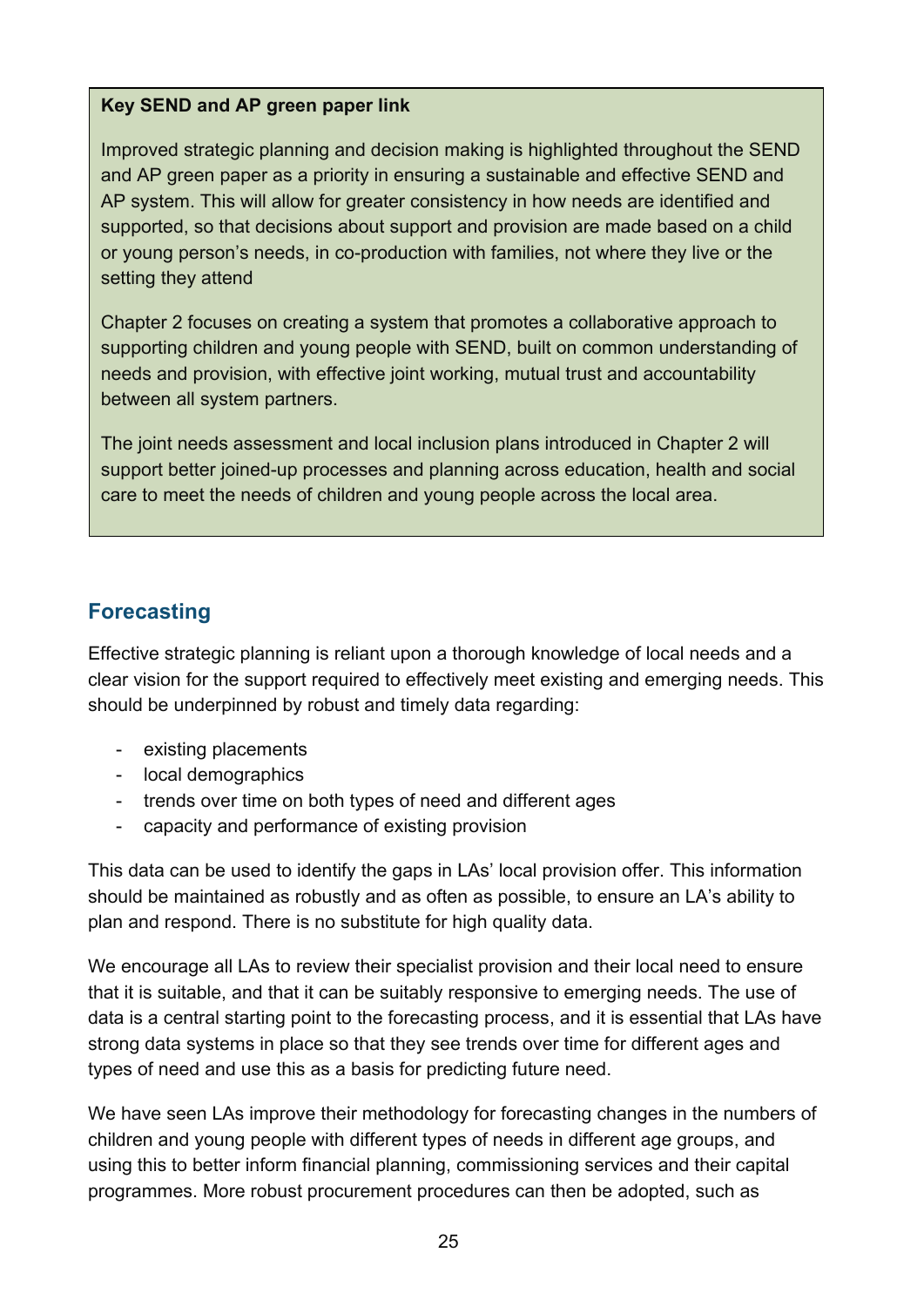ensuring fees proposed by independent providers are appropriate for the needs of the pupil.

The research found evidence of increased use of forecasting in financially sustainable LAs. The approaches in forecasting were varied: in some, this was limited to projecting the impact of growth in EHCPs and numbers of pupils with different types of need, with the expectation that more provision would need to be developed to cater for these. In others, forecasting was more sophisticated and more closely linked to the potential impact of financial constraints. As LAs work through reforms to their systems and processes, and take action to reduce the need for EHCPs, these should be factored into forecasts of future demand for specialist places and therefore place management and capital spend plans.

## <span id="page-25-0"></span>**Commissioning**

When using forecast data to commission places, the principles of partnership working are critical, in particular with health and social care. Joint commissioning, with a collective responsibility established (see area of focus on working in partnership), yields the greatest opportunities for children and young people's needs to be met well, and met efficiently.

The research report recommends that LAs should review their joint commissioning arrangements to support more balanced contributions to high needs provision across education, health and social care. We encourage LAs to consider the examples set out in line with recommendation 2. The principles of partnership working are important throughout the high needs system: both for ensuring the right level of support for children and young people, and ensuring that support is financially sustainable.

Children and young people with low incidence but highly complex special educational needs may require highly specialised provision which is not available in every local area. Such provision is frequently offered by providers which operate at a regional or national level, often through independent or non-maintained special schools and specialist post-16 institutions. LAs should consider what co-operative arrangements across local boundaries could be put in place to meet the needs of these children. They should also consider whether and how particular expertise of non-maintained and independent schools could contribute to local, regional and sub-regional and national provision.

# <span id="page-25-1"></span>**Capital investment**

The DfE provides capital funding to support LAs' statutory duty to ensure the sufficiency of high needs provision in their area. In March, High Needs Provision Capital Allocations (HNPCA) totalling over £1.4 billion were announced for financial years 2022-23 and 2023-24, to help deliver new places and improve existing provision for children and young people with SEND or who require AP. This funding forms part of the £2.6 billion we are investing between 2022 and 2025 and represents a significant, transformational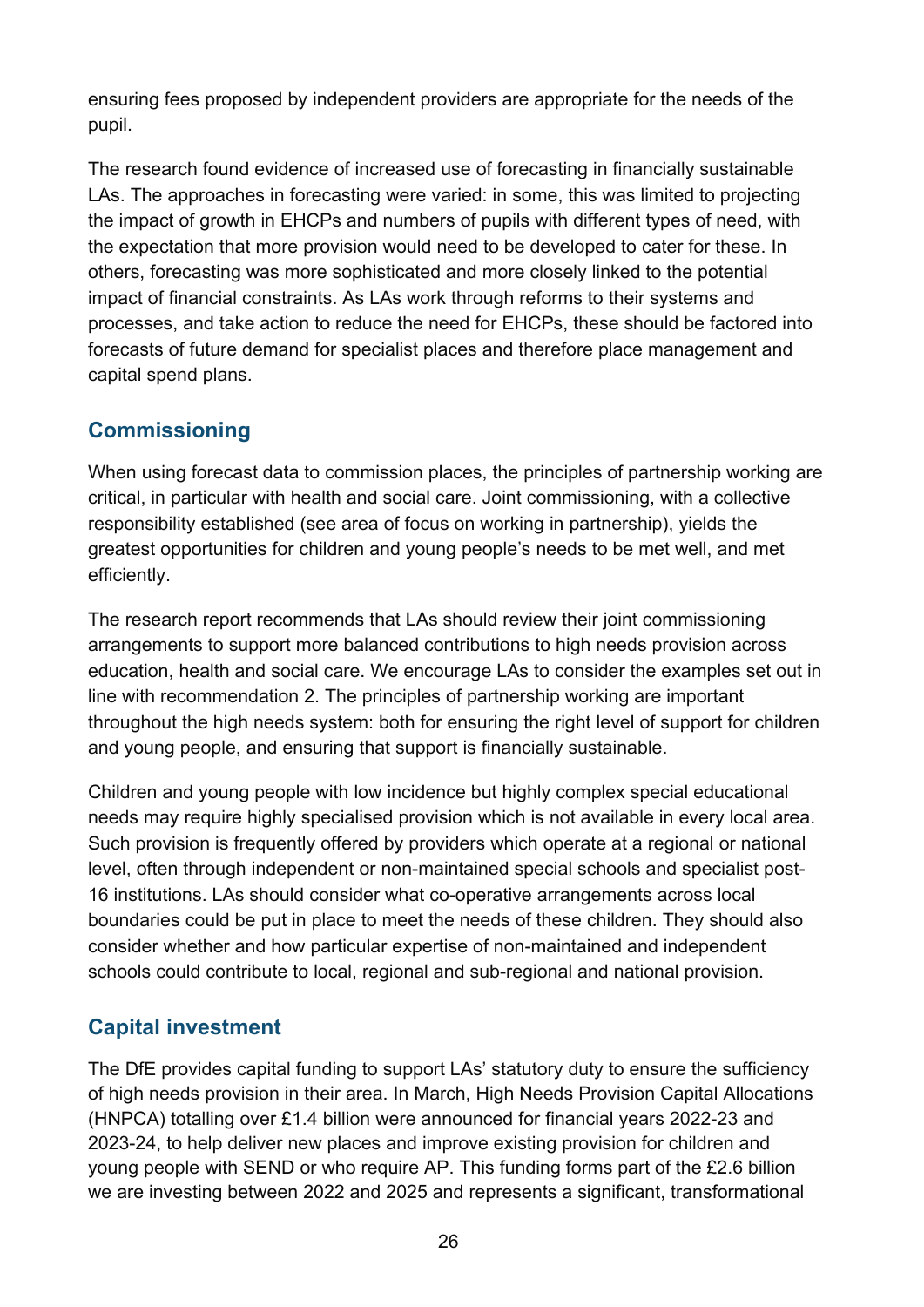investment in new high needs provision. It will support LAs to deliver new places in mainstream and special schools, as well as other specialist settings and AP, and can also be used to improve the suitability and accessibility of existing buildings. The funding is on top of the £300 million invested in high needs provision in financial year 2021-22 and our ongoing delivery of new special and AP free schools.

We expect LAs to make use of the increased capital investment being made available over the next 3 years to improve the suitability and sufficiency of high needs provision in their areas. Funding beyond 2025 is contingent on the outcomes of future Spending Reviews and additional capital funding beyond this period cannot be guaranteed; it is therefore critical that prudent decisions are taken now to ensure the sustainability of the system for the longer-term.

## <span id="page-26-0"></span>**Use of Capital Funding**

LAs should heed the guidance published alongside the HNPCA in March 2022. The guidance sets out clear advice on how HNPCA should be used over the next 3 years. HNPCA can be used across the 0-25 age range, and so LAs are able consider post-16 provision in reviews and plans for investment.

In particular, the HNPCA guidance sets out suggested types of work. The guidance encourages LAs to focus on projects that will increase available placements for children and young people with EHCPs in mainstream settings through new SEN units or resourced provision. Investing in projects that enable mainstream schools to be more flexible and responsive to children and young people's needs will not only promote inclusion, but could empower schools to meet greater levels of need, and in turn could promote parental confidence in the mainstream offer.

For full guidance on making the most effective use of available capital funding, along with further guidance on effective strategic planning and capital procurement, please refer to our [High needs provision capital allocations guidance.](https://www.gov.uk/government/publications/high-needs-provision-capital-allocations)

**Wakefield** has established a process for responding quickly with small amounts of capital funding to help sustain mainstream placements and/or improve pupil's experience and engagement in learning. Early years settings, schools and colleges are able to apply for this resource with requests being considered by a panel including the lead officer for SEND, a health practitioner and a commissioning officer. A parent or carer representative was also involved. The budget is relatively small, and bids are generally modest.

## <span id="page-26-1"></span>**Alternative Provision (AP)**

AP is used for a wide range of reasons, including exclusion, illness, to improve a pupil's behaviour or for those who would not otherwise receive suitable education in a mainstream school. LAs should work with local schools to consider the different ways AP is being used across their region and whether current arrangements are appropriate.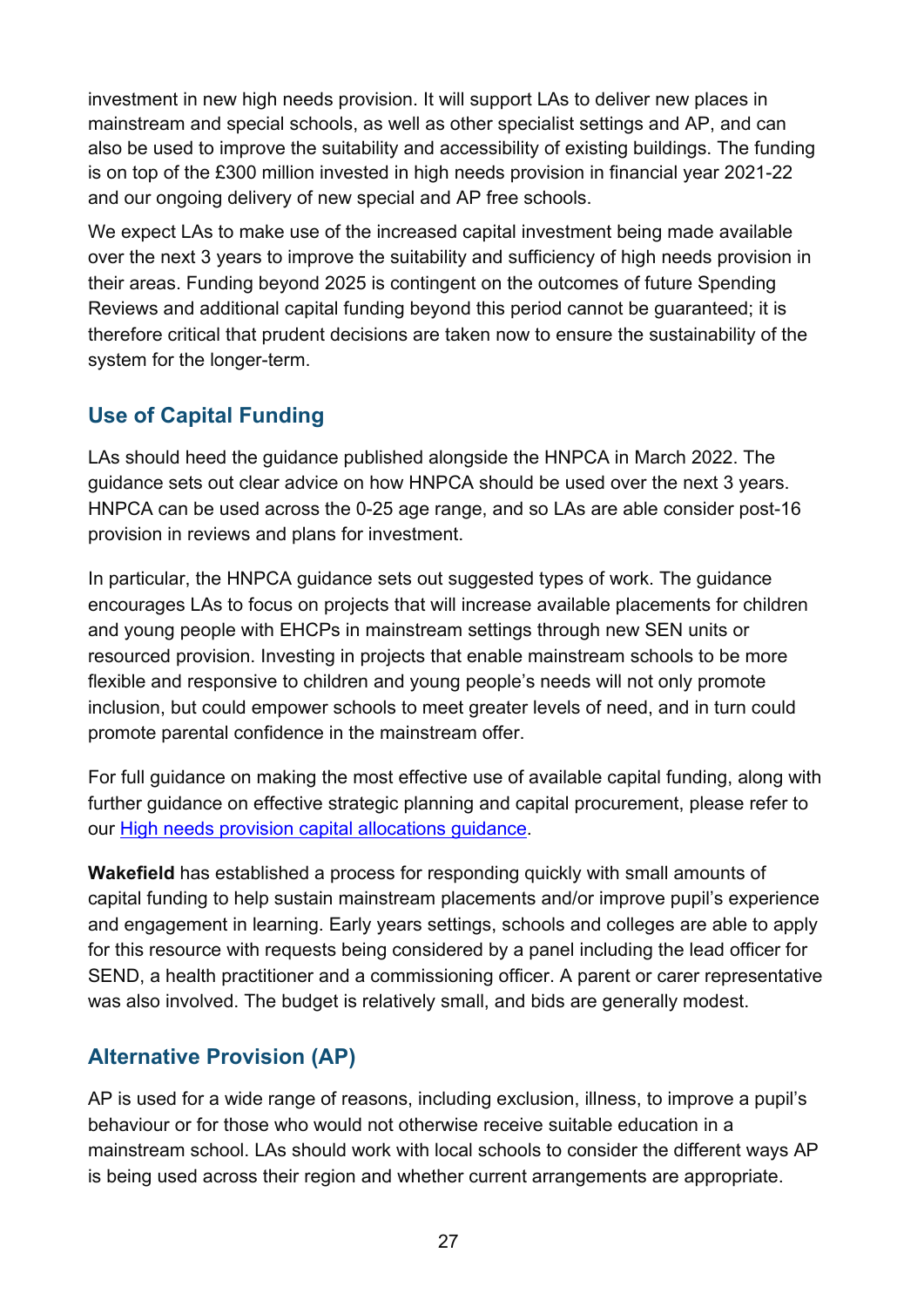Appropriate and effective use of AP should support an LA's approach to managing their high needs system. There are different ways that LAs and schools/academies can arrange AP and all parties should explore the most effective arrangements for its commissioning and funding in their area. LAs should always take account of the needs of local schools in determining the demand for AP and how it is delivered. They should encourage schools to think collectively about their use of AP, and how the full cost of provision (the place funding and top-up costs) is to be met.

LAs should consider ways in which they can prevent the need for AP. For example:

- Consider how AP places and the expertise of the AP sector can be used strategically across the school system. AP can provide outreach services to mainstream schools that support pupils as soon as problems occur, preventing issues becoming entrenched and reducing the need for expensive placements because support was not provided early enough.
- Deep dives into exclusion to understand the reasons behind these decisions, and working with education providers to reduce the need to exclude
- Develop the capacity of schools to meet the needs of children and young people with challenging behaviour, for example through training in trauma perceptive practice and commissioning mental health support teams.

Good AP is that which appropriately meets the needs of pupils who require its use and enables them to achieve good educational attainment on par with their mainstream peers. All pupils must receive a good education, regardless of their circumstances or the settings in which they find themselves. As well as educational attainment, provision should ensure that specific personal, social and academic needs of pupils are properly identified and met and that there is a focus on pupil motivation, self-confidence, attendance and engagement with education. The [Alternative provision: statutory](https://www.gov.uk/government/publications/alternative-provision?msclkid=35dc588fd10c11ec8a2c6853d0f76e98)  [guidance for local authorities,](https://www.gov.uk/government/publications/alternative-provision?msclkid=35dc588fd10c11ec8a2c6853d0f76e98) is a useful guide for LAs to refer to, and the following are some key criteria that LAs may want to use as a measure of success for sustainable and quality AP:

- **Clearly defined objectives of AP available:** Responsibility for AP rests with the commissioner. The nature of the intervention, its objectives, and the timeline to achieve these objectives should be agreed and clearly defined, and progress against these objectives should be frequently monitored. There should be a consideration that AP will look different from child to child.
- **Forward thinking:** A child or young person's next stage of life should always be considered when making placement decisions, as this will ensure smooth and effective transition. Where reintegration back into a mainstream school is an objective, there should be agreement on how to assess when the pupil is ready to return, and the school should provide an appropriate package of support to assist their reintegration. These objectives and plans should be agreed with providers, set out in writing and regularly monitored, including through frequent visits to the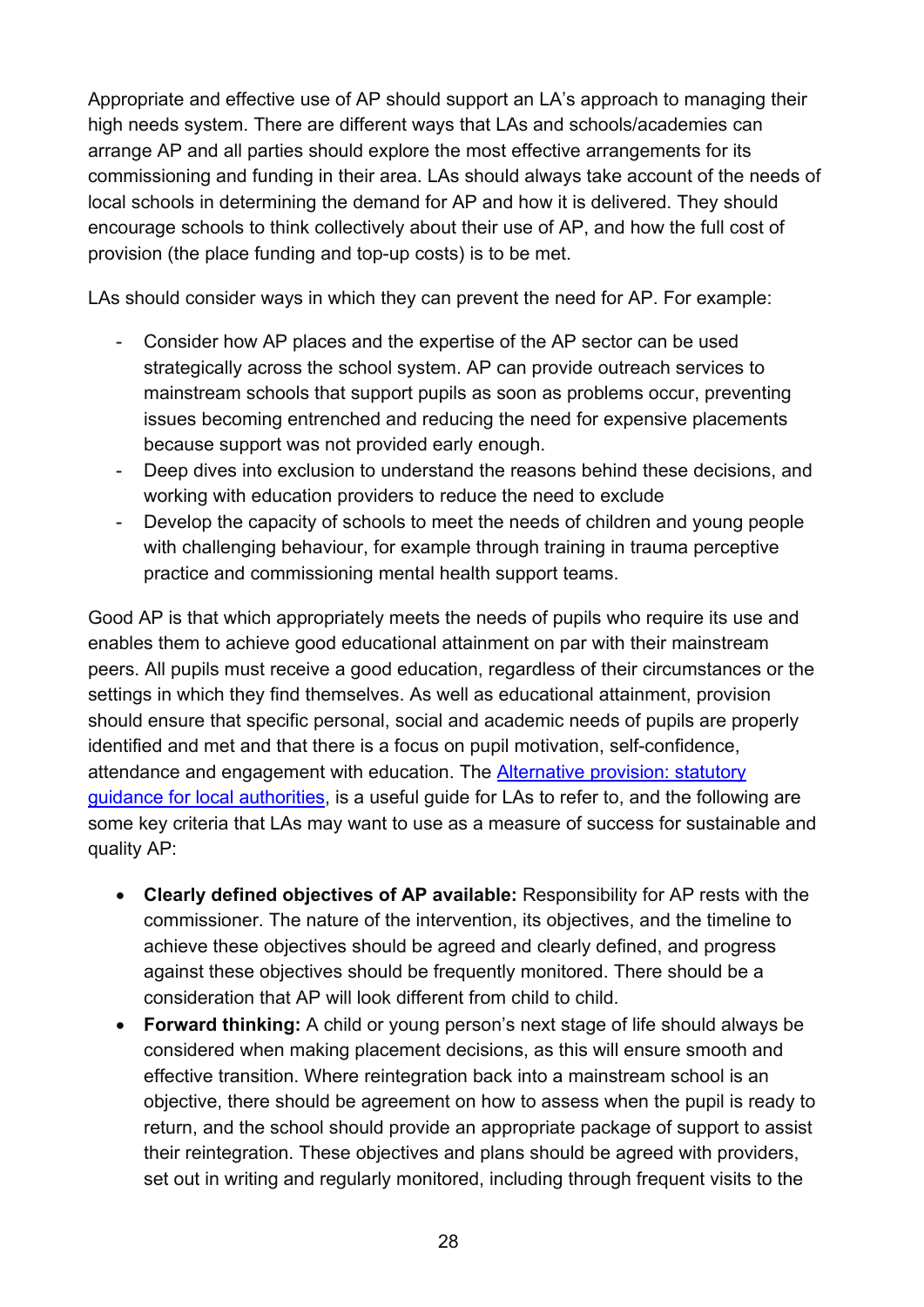provider. There should also be clearly defined objectives and appropriate support if a young person's next step is into further education, training or employment.

- **Collaboration:** All information should be shared with relevant parties and ongoing contact with the LA, provider and child should be prioritised. Pastoral support and other services should be accessible to a child or young person throughout the placement process, such as, social care, educational psychology, child and adolescent mental health services, youth offending teams and drug support services etc. Appropriate methods of challenge should also be adopted by anyone involved to ensure that children and young people get the most out of the provision.
- **High quality staff:** Effective AP is categorised by high quality staff, who have had suitable training, experience and safeguarding checks. Staff should be confident in their ask and should be able to provide support to a high degree.

In the meantime, before the effects of the SEND and AP green paper are felt, we recommend that aspects of an LA's existing commissioning and funding arrangements should be reviewed to underpin the measures set out above. LAs and schools should work together to discuss how to make their existing systems more inclusive now, including considering the current flexible funding arrangements.

The research project found that a number of LAs were seeking to 'refocus' AP so that it was more inclusive of pupils with complex/significant needs. This was easier to achieve in the context of a more collective, planned approach. The research report recommends that LAs should set out more clearly their expected pathways for young people with different levels of need, ensuring that these are presented earlier and more clearly, and evaluate quality and outcomes on a more regular basis. Pathways should be realistic but ambitious. In doing this, LAs are likely to see money saving opportunities from the more pre-planned, thought-out, and refocused provision on offer to children and young people.

Recommendation seven of the research report encourages LAs to consider, when creating new specialist provision, the expected range, and levels of need that this will cater for. They should also consider the potential impact on future demand and whether this can be financially sustained. The case for any proposed development should include detailed projections on the balance between investment and savings.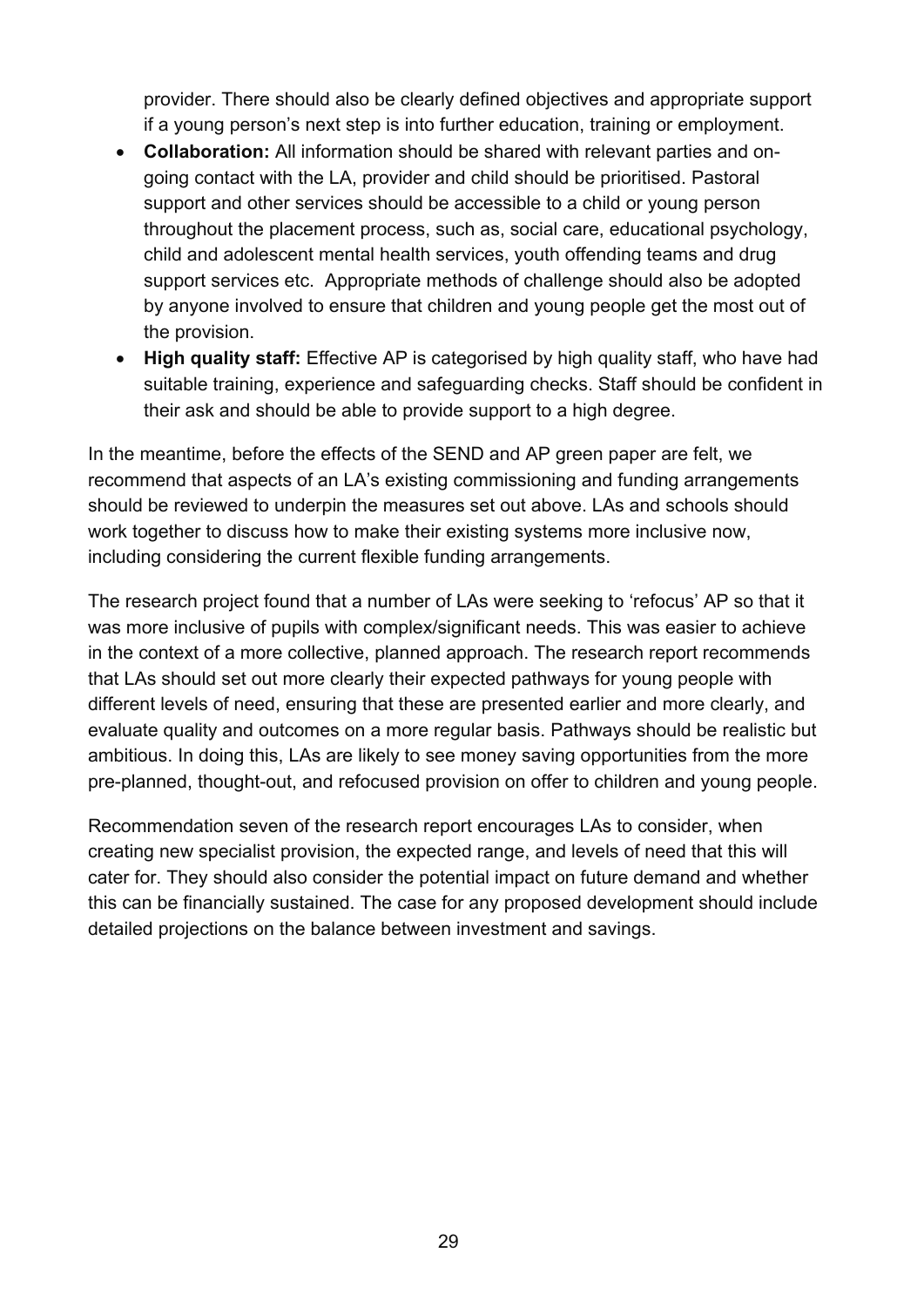#### **Key SEND and AP green paper link**

The SEND and AP green paper has set out our intention to create a new national vision for alternative provision to offer timely support to children and young people whose behaviour or other needs present a barrier to learning. The new delivery model for alternative provision will distribute resources more effectively so that needs can be addressed earlier, through a targeted support offer in mainstream schools available in every local area. The paper sets out how we will introduce new statutory partnerships, bringing all relevant local partners together to assess need, plan alternative provision and set out results in local inclusion plans. We will require LAs to use these local inclusion plans to set out AP-specific, multi-year budgets which will ensure AP schools have the funding security to deliver effective, targeted provision. This will mean that resources can be targeted and distributed more effectively, with children and young people's needs addressed earlier, with alternative provision schools more able to recruit and retain high quality staff.